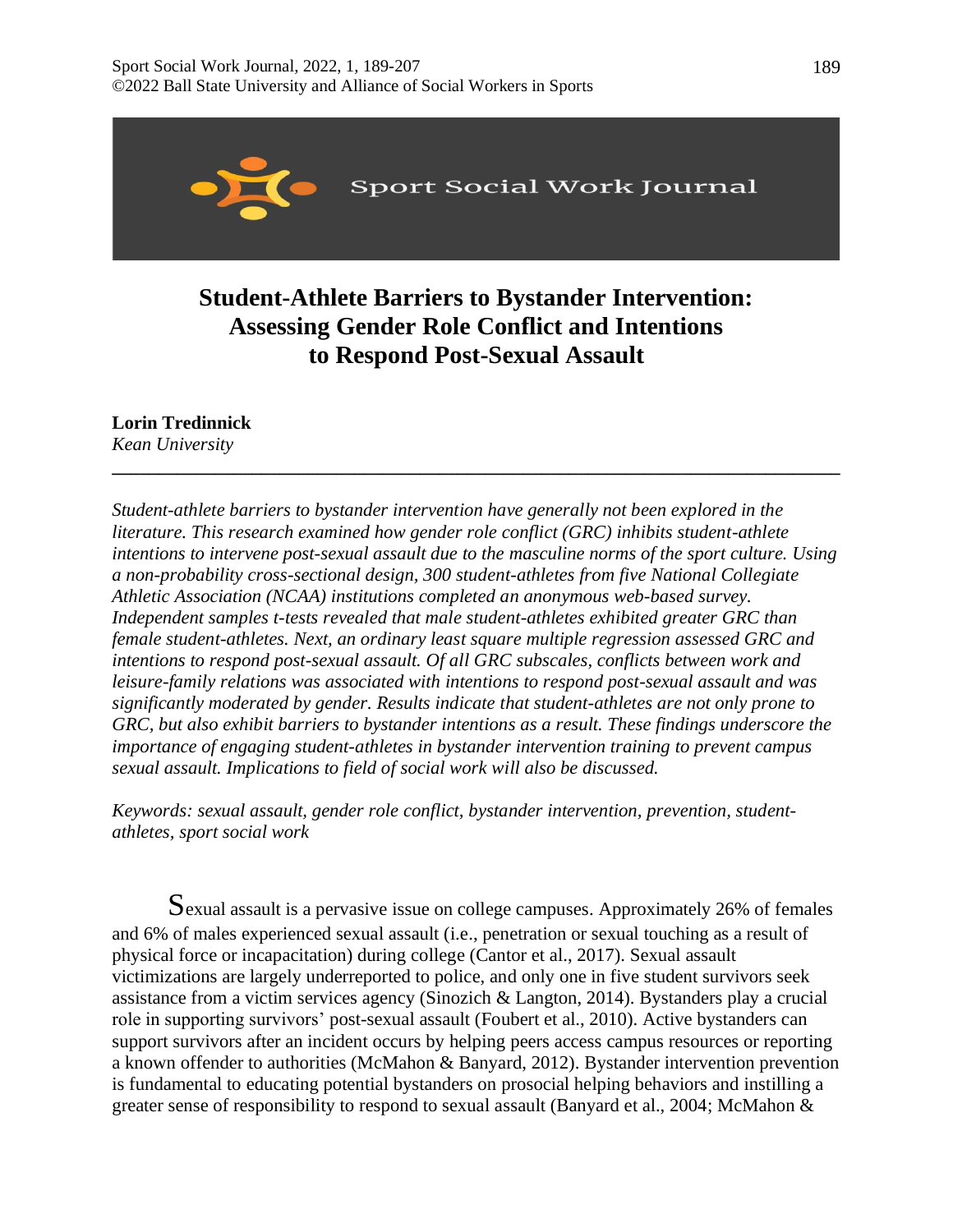Banyard, 2012). Despite the growing popularity of bystander intervention programs to reduce campus sexual assault, college students perceive numerous barriers to intervening as a bystander (Bennett et al., 2014; Yule & Grych, 2017). These barriers are even more salient among studentathletes (Exner-Cortens & Cummings, 2017; McMahon & Farmer, 2009).

Student-athletes are an important population of focus for promoting bystander intervention. Data from The National Longitudinal Study of Adolescent Health (Add Health) found that male and female students who participated in sports demonstrated a greater risk of experiencing sexual assault than students who did not (Milner & Baker, 2017). Meanwhile, a study that analyzed reports of sexual assault near schools with top ranked football and basketball programs, male student-athletes made up 3.3% of the total male student population but accounted for 19% of reported sexual assaults over a 3-year period (Crosset et al., 1995). Participation in contact sport versus non-contact sport has also been identified as a predictor of sexual assault (Sønderlund et al., 2014). Rates of sexual violence vary across National Collegiate Athletic Association (NCAA) institutions, as there are higher reports at Division I schools compared to Division II or III (Wiersma-Mosley & Jozkowski, 2019). Given that student-athletes spend more time together and have stronger relationships with their teammates than non-athletes (Clopton, 2010), student-athletes may be potential bystanders to sexual assault. However, student-athletes have a lower willingness to intervene than non-athletes (McGovern & Murray, 2016; McMahon, 2015; McMahon et al., 2011). Therefore, it is essential to identify barriers to bystander intervention among student-athletes, particularly supporting survivors after sexual assault occurs.

Gender role conflict (GRC) may be a potential target for intervention for student-athlete bystander intentions. GRC is a theoretical construct that considers how psychological or behavioral issues stem from socialized gender norms in masculine contexts (O'Neil et al., 1986). GRC has been seldom studied with student-athletes (Daltry, 2013; Desertrain & Weiss, 1988; Steinfeldt et al., 2009; Steinfeldt & Steinfeldt, 2010). However, evidence from quantitative and qualitative studies suggests that student-athletes may experience GRC at higher rates than nonathletes as a result of the hypermasculine sports culture (Fallon & Jome, 2007; Steinfeldt et al., 2009; Steinfeldt et al., 2010; Ramaeker & Petrie, 2019). GRC may be further exacerbated for student-athletes aware of sexual assault allegations involving peer survivors or offenders. With a heightened sense of masculinity, student-athletes may be more reluctant to come forward about known sexual victimizations for fear of weakness or disloyalty to their team members (Corboz et al.; McGovern & Murray, 2016; McMahon, 2007; McMahon & Farmer, 2009). To address gaps in the literature, more research is needed to explicitly measure GRC with male and female student-athletes to assess the impact of masculine norms within the sports culture. Moreover, investigating how GRC may hinder student-athlete intentions to respond post-sexual assault will be useful to improving bystander intervention programs. Thus, the goal of this study is to describe the extent of GRC among student-athletes and examine whether GRC may inhibit intentions to respond post-sexual assault.

## **Bystander Intentions to Respond Post-Sexual Assault**

Researchers have found that most survivors of sexual assault disclose to one of their peers instead campus police or campus authorities (Banyard et al., 2005; Banyard et al., 2010; Dworkin et al., 2016). In a large national study with college females who experienced sexual victimization, 2% of participants reported the incident to police, 4% reported to campus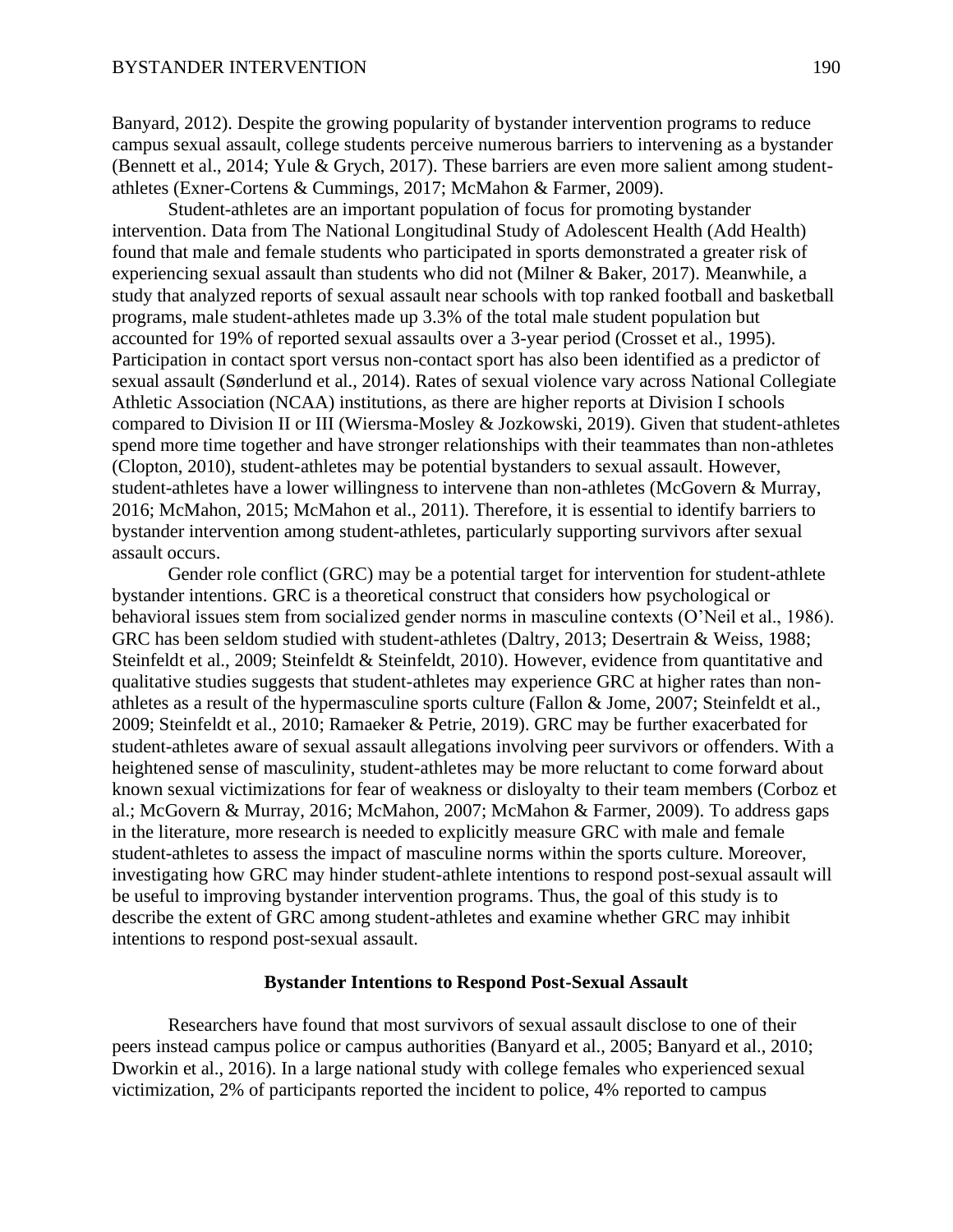authorities, and 70% reported to someone else, most often a friend (Fisher et al., 2000). As an active bystander, students can offer support to survivors who disclose to them, direct survivors on where to go for help, raise suspicion about a friend who may be an offender, provide information to campus authorities or resident assistants, and corroborate information during an investigation with police or university officials (McMahon & Banyard, 2012). Active bystanders can also encourage survivors to report the incident to campus authorities or law enforcement for further investigation and help survivors seek professional assistance when dealing with potential trauma. In interviews with 2,000 females from 4-year colleges, nearly half of the participants received a rape disclosure from a peer. Of those, more than two thirds encouraged survivors to report the incident to the police or other authorities (Paul et al., 2013). Positive responses to disclosures, such as providing emotional support and tangible resources for coping, are important to a survivor's well-being, as perceived negative responses have been linked to worse psychopathological outcomes (Dworkin et al., 2019). In addition to supporting survivors who disclose, a bystander may be aware of suspected sexual offenses by one of their peers. Active bystanders can provide valuable information by talking with a residence life or a staff member about these suspicions, reporting a friend to campus authorities, or cooperating during investigations (McMahon & Banyard, 2012).

Student-athletes may be potential bystanders to peer survivors of sexual assault due to evidence of strong relationships with their teammates (Clopton, 2010). In focus groups with student-athletes at a school in the Northeast, both males and females expressed that close team bonds were an important predictor for one's willingness to intervene before or after a sexual assault occurs (McMahon & Farmer, 2009). Since there are differential levels of social interactions student-athletes who participate in different types of sport (Clopton, 2012), more research is critical to understand sport participation and willingness to respond to post-sexual assault. Studies with student-athletes document greater intentions to intervene after participating in bystander intervention trainings (Jaime et al., 2015; McCauley et al., 2013; Moynihan et al. 2010). However, studies illustrate that student-athletes have a lower willingness to engage in bystander behaviors than non-athletes (McGovern & Murray, 2016; McMahon, 2015; McMahon et al., 2011), which may be attributed to context-specific barriers in the sports culture such as fear of displaying weakness or betraying one's commitment to the team (Corboz et al., 2016; McGovern & Murray, 2016; McMahon, 2007; McMahon & Farmer, 2009).

Barriers to intervening in situations involving sexual assault are prevalent among college students (Bennett et al., 2014, Burn, 2009; Yule & Grych, 2017). The situational model for bystander intervention developed by Latane and Darley (1970) propose that barriers to intervening as a bystander include failure to notice, failure to identify the situation as high-risk, failure to take responsibility for the intervention, failure to intervene due to skills deficit, and failure to intervene due to audience inhibition. Student-athletes expressed similar obstacles including lack of knowledge about how to intervene, fears about making false accusations, and impacting the reputation of a teammate (McMahon & Farmer, 2009). In a pilot study with 80 male student-athletes, those randomly assigned to participate in a bystander intervention program described a handful of notable barriers: opinions of others, relationships with people involved, and power differentials between teammates (Exner-Cortens & Cummings, 2017).

Descriptive information such as gender, race, or ethnicity may be fundamental to understanding student-athlete intentions to respond post-sexual assault. In general, female college students are more likely to report incidents of sexual assault to university affiliates and law enforcement than male college students (Cantor et al., 2017). Some studies suggest that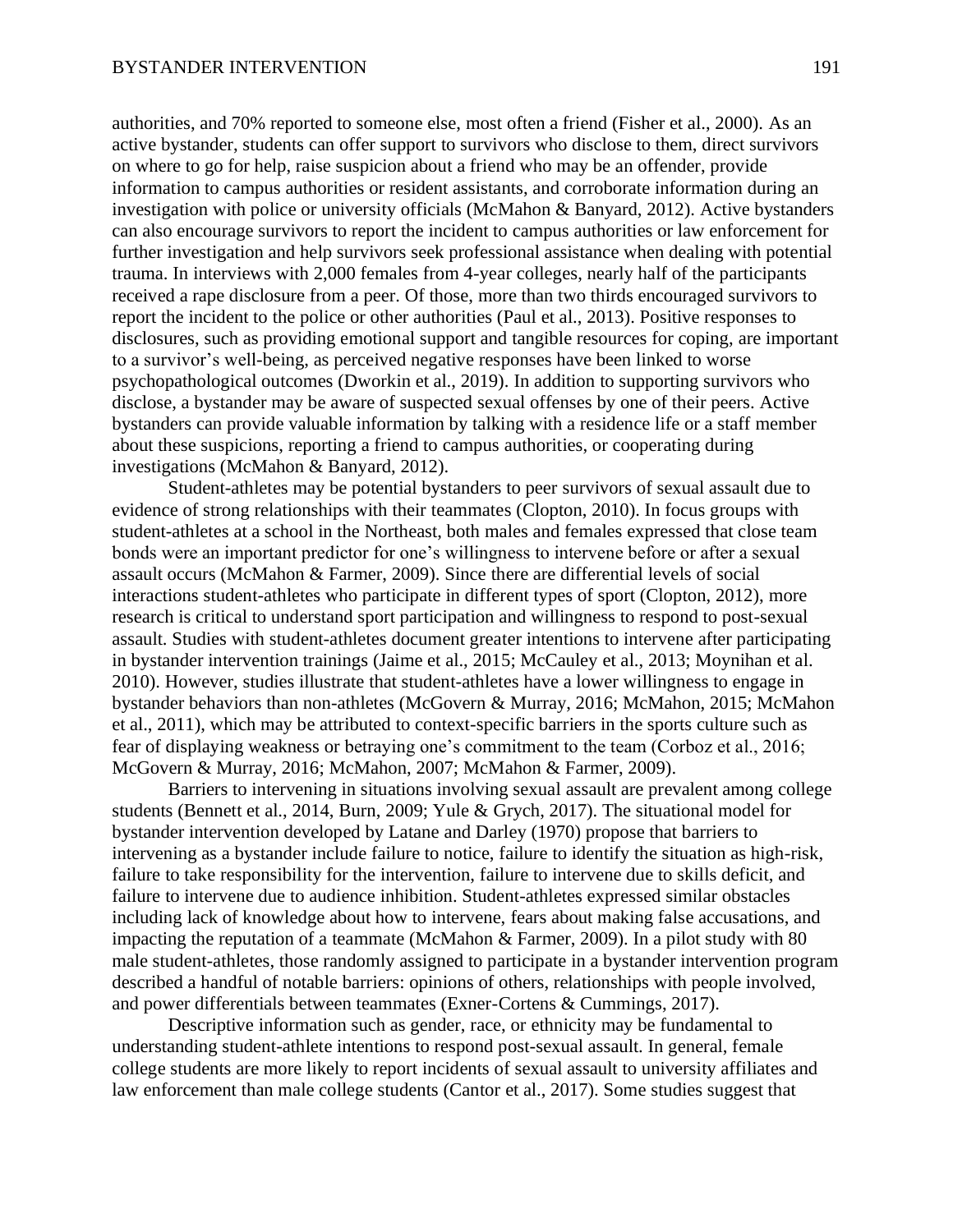female student-athletes have greater intentions to intervene as a bystander than male studentathletes (McGovern & Murray 2016; McMahon 2015; Moynihan & Banyard, 2008), whereas other studies find no significant differences (McMahon & Farmer, 2009). When compared to males, females of all races and ethnicities may be more in tune to the issue of campus sexual assault since they are at a greater risk (Krebs et al., 2016) and have a higher likelihood of knowing a survivor of sexual assault (Weitzman et al., 2017). Bystander behaviors also vary across racial and ethnic groups (Weitzman et al., 2017). In a recent study, 750 college students participated in an online bystander intervention program and found that Black and Latinx females had higher scores on their ability and intent to intervene than White females, but White males had higher scores than Black and Latinx males (Burns et al., 2019). These demographic factors have not yet been explored among student-athlete bystander intentions.

## **Gender Role Conflict**

Some of the barriers faced by student-athletes may be framed using gender role conflict theory. O'Neil (2008) defines gender role conflict theory as "a psychological state in which socialized gender roles have negative consequences on the person or others" (pp. 362). GRC causes devaluations of self or others, restrictions or limitations in one's behavior, or violations from harming oneself or others due to the norms of masculine ideology (O'Neil, 2008). This theory posits that GRC occurs when one perceives contrasting expectations for their gendered behavior, which is particularly true in the context of sport where sport promotes behaviors that are traditionally masculine (Daltry, 2013). Just as male student-athletes are instilled with a fear of femininity and expected to adhere to traditional male roles (O'Neil, 2015), female studentathletes are often expected to balance their athleticism and femininity (Allison, 1991). Studies with college-aged males demonstrate that athletes report significantly higher GRC scores than non-athletes (Ramaeker & Petrie, 2019) and greater stigma toward help-seeking (Steinfeldt et al., 2009). While less studied, females may be affected by patriarchal norms that cause GRC (O'Neil, 2015). Female student-athletes may ascribe to male gender norms in the sports culture. Among females, higher athletic identity is correlated with greater GRC compared to those with lower athletic identity (Daltry, 2013). Female athletes also reported higher rates of masculinity than non-athletes (Miller & Levy, 1996). Despite a body of literature supporting GRC with males in various domains, more research is needed to describe the complexity of men's and women's GRC (O'Neil, 2015), specifically in the context of sport.

GRC is made up of four main subconstructs: (1) *success, power, and competition; (2) restrictive emotionality; (3) restrictive affectionate behavior; and (4) conflicts between work and leisure-family relations* (O'Neil, 2008). Each of the subconstructs that make up GRC manifest within the context of sports. According to O'Neil (2008), *success, power, and competition* describes attitudes about one's personal success that are achieved through competition and power. The college sports culture encourages student-athletes to place a greater emphasis and priority on succeeding in athletics over their other responsibilities (Jayakumar & Comeaux, 2016). Second, *restrictive emotionality* depicts one's fears and restrictions in regard to expressing personal feelings and emotions. Student-athletes must demonstrate mental toughness which romanticizes an elite athlete who is unable to display weakness (Caddick & Ryall, 2012). *Restrictive affectionate behavior* is defined as one's restrictions in expressing feelings or thoughts with others of the same gender and also involves one's difficulty touching others of the same gender. With masculinity deeply entrenched in the sport culture, any display of femininity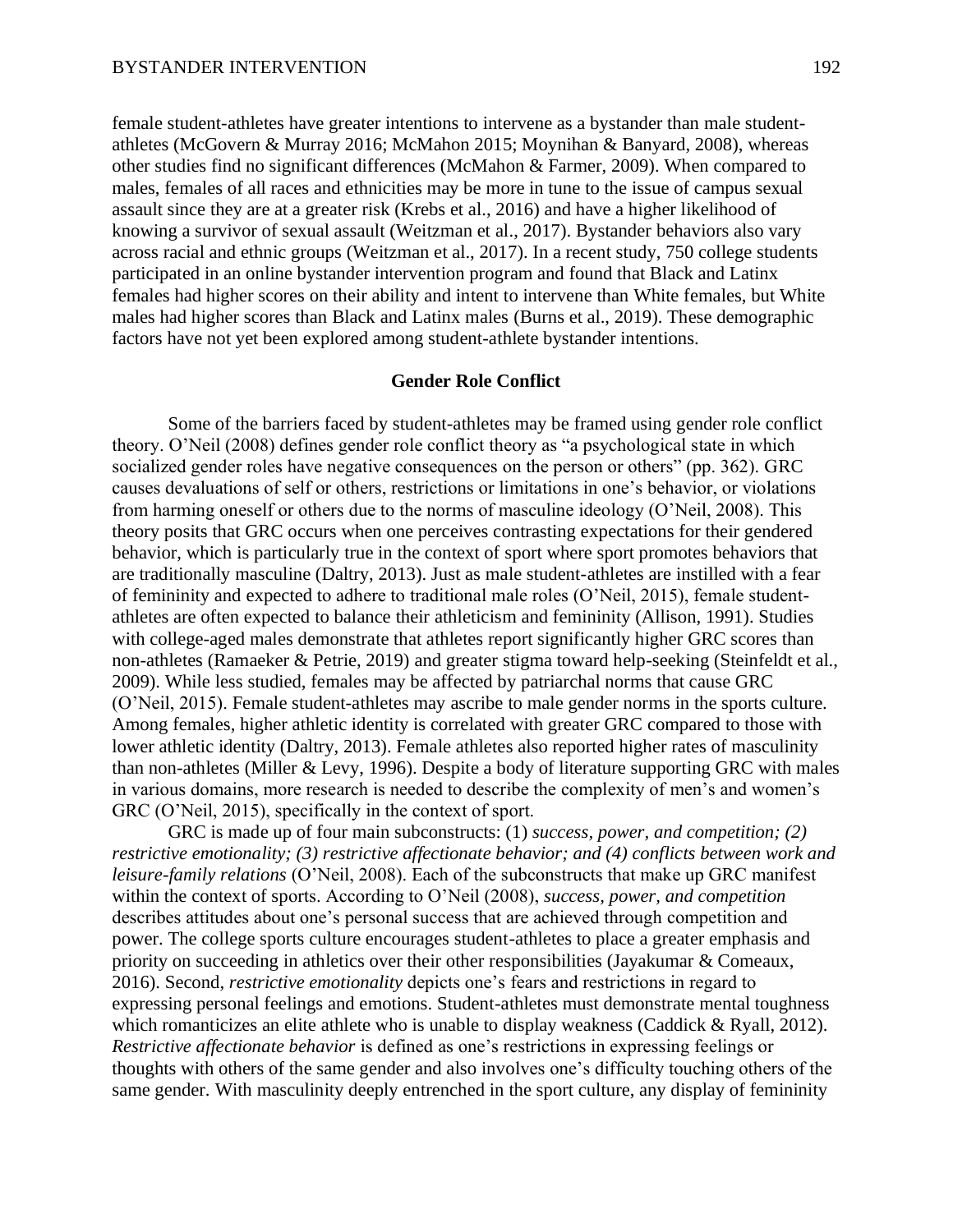by an athlete is considered the antithesis of sport. For example, Griffin explains that we often see feminization of male athletes who fail and the masculinization of female athletes who succeed (as cited in Ferez, 2012). Lastly, *conflicts between work and leisure-family relations* captures one's restrictions in their ability to balance work, school, and family relationships, which may lead to health problems, overwork, stress, and a lack of leisure and relaxation (O'Neil, 2008). Student-athletes must fulfill their dual role as a college student and an athlete which sometimes creates conflicts in their identity and performance (Jayakumar & Comeaux, 2016; Harrison et al., 2009; Yopyk & Prentice, 2005) and results in role conflict (Adler & Adler, 1991; Desertrain & Weiss, 1988; Lance, 2004; Jayakumar & Comeaux, 2016).

Through this theoretical lens, student-athletes may fail to respond post-sexual assault in fear of overstepping boundaries or being perceived as weak or disloyal to their peers. Focus groups with teams and individual interviews at a Division I school in the Northeast revealed that a victim-blaming culture exists among student-athletes as a result of GRC (McMahon, 2007). Participants expressed how their physical strength and confidence would prevent them from being victimized; yet also acknowledged how these expectations could create barriers in reporting (McMahon, 2007). In another study, male student-athletes emphasized GRC in focus groups because taking action to intervene would affect the entire team dynamic (McGovern & Murray, 2016). GRC may be an important factor to consider since studies underscore how perceptions of others can be a barrier to bystander intervention, especially teammates (Exner-Cortens & Cummings, 2017; McMahon & Farmer, 2009).

Although these studies underline key insights into patterns of GRC, more research is needed to measure GRC and the athletic experience (O'Neil, 2015). While student-athletes may experience GRC due to the hypermasculinity of the sports culture, there is a scarcity of research on GRC in male and female athletes. To date, the rates of GRC among student-athletes are unknown. Moreover, initial findings from qualitative studies with student-athletes raise GRC as a potential barrier for bystanders to intervene in situations involving sexual assault (McGovern & Murray, 2016; McMahon, 2007) and therefore warrants further exploration. By looking at the different ways in which the sport culture promotes certain expectations for both male and female student-athletes through GRC, it is possible to gain a better understanding of student-athlete intentions to respond to sexual assault after an incident occurs.

## **The Present Study**

The purpose of this study is to describe the extent of GRC among male and female student-athletes and to examine how different dimensions of GRC are related to intentions to respond post-sexual assault. This study aims to fill a key gap by identifying barriers that may be associated with intervening as a bystander to sexual assault among student-athletes who are often overlooked as a vulnerable group of college students. Pinpointing what obstacles may exist for student-athlete intentions to respond post-sexual assault will be useful for social workers providing direct support to student-athletes, designing effective sexual assault prevention, and advocating for the safety and well-being of student-athletes. In this study, it is hypothesized that 1) male student-athletes will exhibit higher GRC scores than female student-athletes, 2) studentathletes with higher GRC scores will exhibit lower intentions to respond to post-sexual assault, and 3) the relation between GRC and intentions to respond post-sexual assault will be moderated by gender such that males will experience a weaker association compared to females.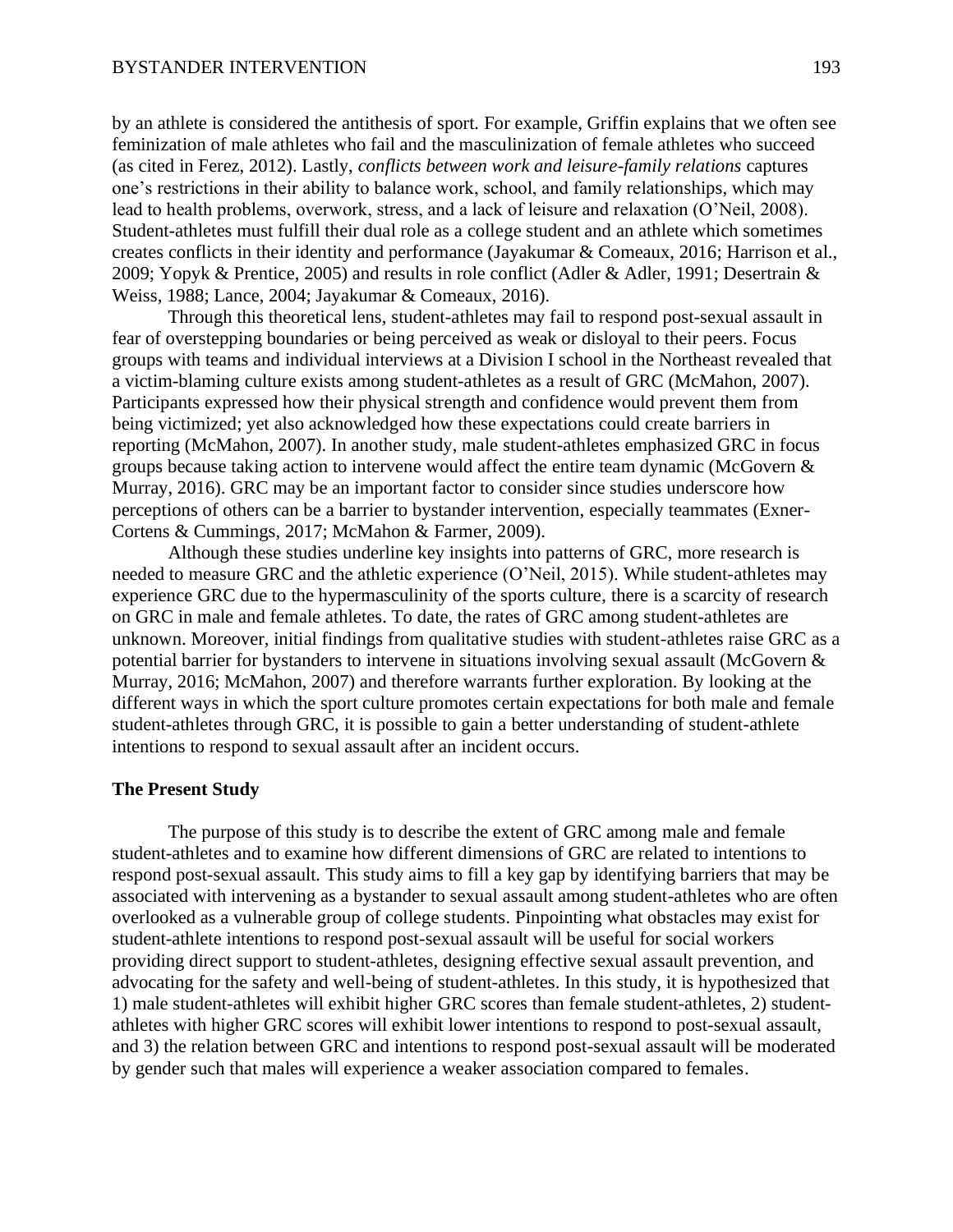## **Method**

# **Participants**

College students 18 years or older who were members of an NCAA team sport were eligible to participate in this study. Using convenience sampling, the researcher identified contacts at five NCAA member schools in the United States across each division level (three Division I, one Division II, and one Division III). Quota sampling was also used to attain an equal number of males and female student-athletes. Recipients were given a \$10 Amazon e-gift card for their participation. The primary contact at each school were designated as gatekeepers. These gatekeepers were responsible for emailing the survey link to their respective studentathlete listserv to maintain researcher anonymity. The survey was sent to 1151 student-athletes and 461 agreed to participate. Of those, 82 participants were screened out due to eligibility criteria or quota conditions. An additional 79 participants were removed for insufficient data. The total sample included 300 student-athletes for a response rate of 26%. Missing data ranged from 1% to 4% per entry but did not exceed 5%. As seen in Table 1, there were 139 male (46.3%) and 161 (53.7%) female student-athletes. The majority of participants were White (72.6%), followed by Black or African American (14.0%), Other (8.0%), Asian or Pacific Islander (4.0%), and Native American or American Indian (1.3%). In terms of ethnicity, 86.9% of participants were Non-Hispanic and 13.1% were Hispanic. Most student-athletes participated in non-contact sport (63.2%) versus contact sport (36.8%). There were 169 (56.3%) studentathletes who played in Division I, 49 (16.3%) in Division II, and another 82 (27.3%) in Division III.

## Table 1

| Characteristic                     | Frequency | % (n) |
|------------------------------------|-----------|-------|
| Gender ( $n = 300$ )               |           |       |
| Males                              | 139       | 46.3% |
| <b>Females</b>                     | 161       | 53.7% |
| Race $(n = 299)$                   |           |       |
| White                              | 217       | 72.3% |
| <b>Black or African American</b>   | 42        | 14.0% |
| Other                              | 24        | 8.0%  |
| Asian or Pacific Islander          | 12        | 4.0%  |
| Native American or American Indian | 4         | 1.3%  |
| Ethnicity ( $n = 298$ )            |           |       |
| Hispanic                           | 39        | 13.1% |
| Non-Hispanic                       | 259       | 86.9% |
| Type of Sport ( $n = 299$ )        |           |       |
| <b>Contact Sport</b>               | 110       | 36.7% |
| Non-Contact Sport                  | 189       | 63.0% |
| Division ( $n = 300$ )             |           |       |
|                                    | 169       | 56.3% |
| П                                  | 49        | 16.3% |
| Ш                                  | 82        | 27.3% |

#### *Student-Athlete Demographics*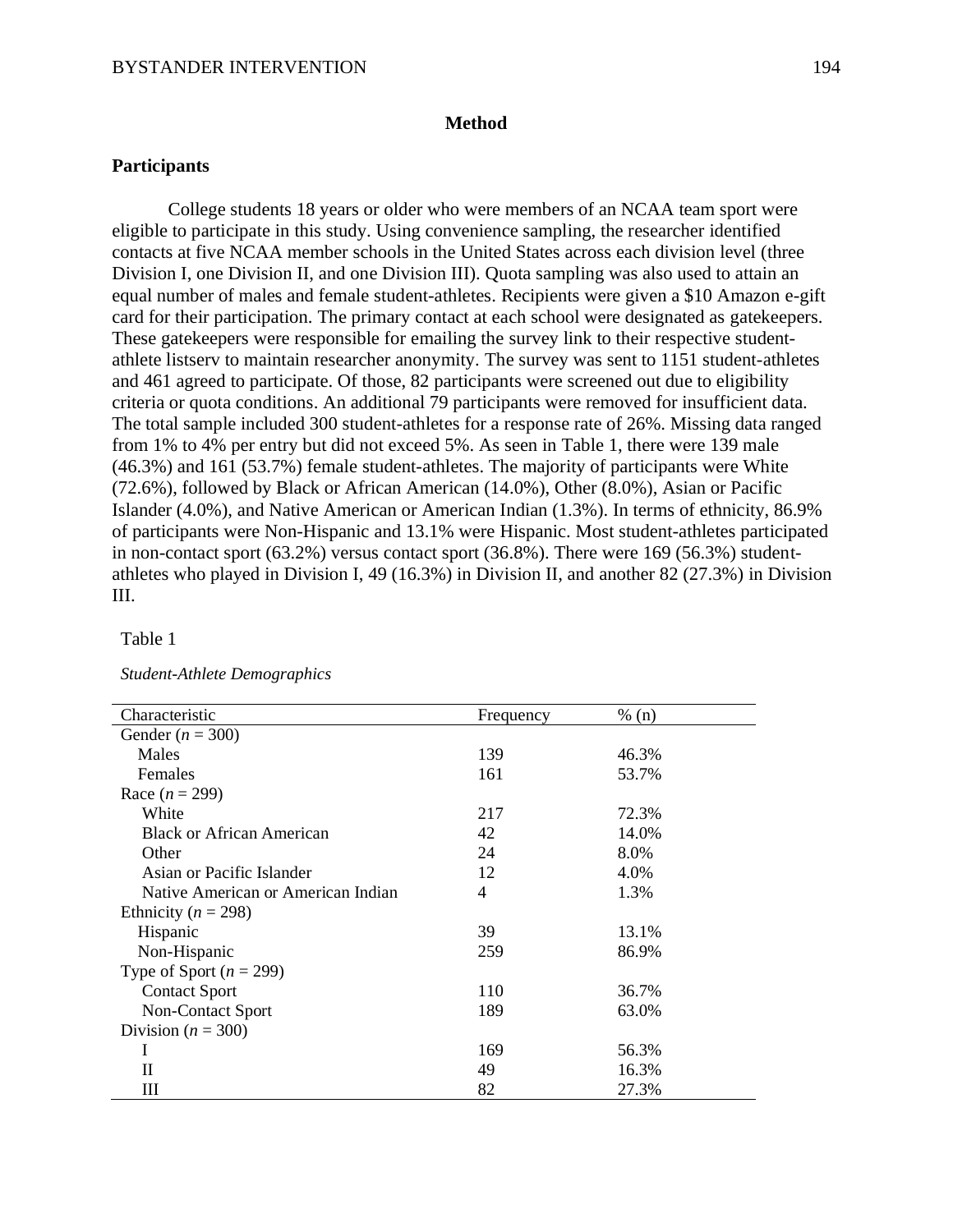## **Procedures**

This study utilized a non-probability cross-sectional survey design to distribute a selfadministered questionnaire through an anonymous web-based survey powered by Qualtrics. The questionnaire was pretested with a group of 5-10 doctoral students at the host research institution to reduce measurement bias. A unique link was created for participating schools and sent to the designated gatekeeper at each school's athletic department. The gatekeeper distributed the survey link to their student-athlete listserv weekly until the sample size was reached. Athletic staff were also invited to verbally remind their student-athletes about the opportunity to take the survey during regularly scheduled meetings. Approval from the Institutional Review Board was received from the host institution and each participating institution.

## **Measures**

# *Gender Role Conflict*

The independent variables in the study were measured using the Gender Role Conflict Scale – Male and Female Versions *(*O'Neil et al., 1986). Using the original scale, the female version was modified by changing the pronouns in each of the questions that yielded similar factor structures to the male version (Borthick et al., 1997). Although women's GRC is currently undefined and there is no theoretical measure of women's conflicts with their gender roles (O'Neil, 2015), this scale measures the ways in which athletes are expected to perform according to male gendered norms. The subscales that make up GRC include *success, power, and competition*; *restrictive emotionality*; *restrictive affectionate behavior*; and *conflicts between work and leisure-family relations. Success, power, and competition* is a 13-item subscale which focus on the individual's perceptions of succeeding in one's career and ability to perform masculinity. Questions include "Being smarter or physically stronger than other men/women is important to me." *Restrictive emotionality* is a 10-item subscale that measures fears about expressing one's feelings and difficulty finding words to express basic emotions. For example, "I have difficulty telling others I care about them." *Restrictive affectionate behavior* included 8 items that measures limitations in expressing one's feelings and thoughts with other men/women as well as difficulty touching other men/women such as "Affection with other men/women makes me tense." The last subscale for GRC included 6-items for *conflicts between work and leisure-family relations* (e.g. "I feel torn between my hectic work schedule and caring for my health"). Answer choices were on a Likert scale that ranged from  $6 =$  strongly agree to  $1 =$ strongly disagree with a higher score indicating a higher endorsement of GRC. Each subscale was recoded into one continuous variable that summed the total score. The internal consistency of subscales ranged from .85 to .92 for the male version and .87 to .91 for the female version.

#### *Intentions to Respond Post-Sexual Assault*

A subscale from the Bystander Intention to Help Scale, formerly known as the Bystander Attitudes Scale (Banyard et al., 2007; Baynard, 2008) measured intentions to respond postsexual assault ( $\alpha$  = 94; Banyard et al., 2014). The 8-items listed strategies to support survivors or report suspected offenders. Questions include "I would accompany a friend to a local crisis center" or "If I heard that a friend was accused of sexual abuse or intimate abuse, I would come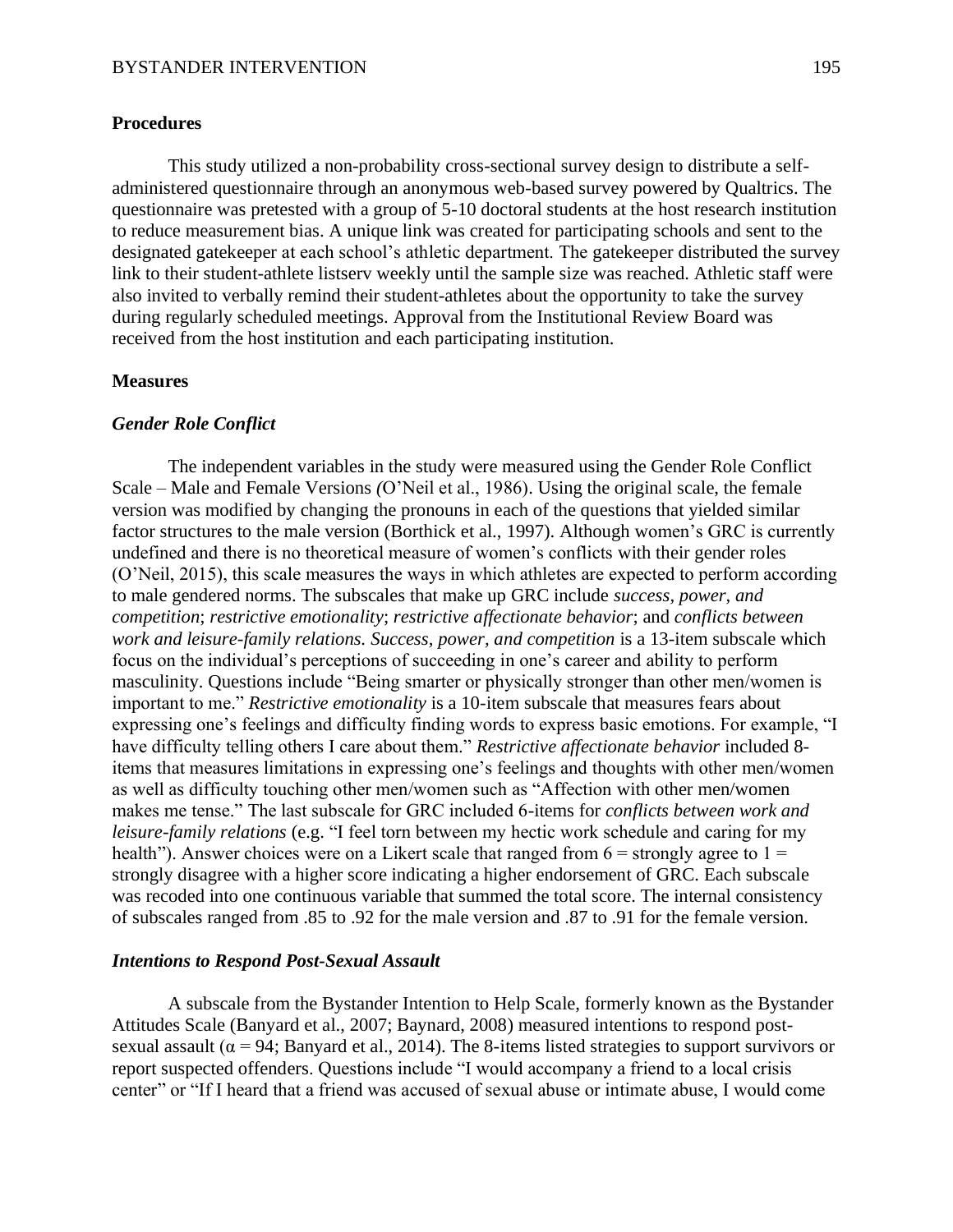forward with what I knew rather than keeping silent." The questions were slightly modified to measure bystander intentions rather than behaviors. Participants indicated how likely they think they would engage in each type of bystander behavior on a five-point scale  $(1 = not at all likely$ to 5 = extremely likely). This scale was recoded into one continuous variable that summed the total score. A higher score indicated higher intentions to respond post-sexual assault.

## *Moderating Variables*

Gender binary was used as a moderator to differentiate outcomes between those who experience negative effects of GRC from those who do not (O'Neil, 2008). Survey participants were asked to indicate whether they participated on a men's or women's team.

## *Control Variables*

The control variables included race, ethnicity, type of sport, and division. Participants were asked to specify their race (White, Black or African American, Native American or American Indian, Asian / Pacific Islander, or Other). The majority of participants were White (72.6%), with small percentages of other races. Therefore, race was recoded coded as binary variable (White  $= 1$ , Non-White  $= 0$ ). Participants were also asked to indicate their ethnicity as Hispanic or Non-Hispanic. This variable was also coded into a binary variable (Hispanic  $= 1$ , Non-Hispanic  $= 0$ ). In an open-ended question, participants wrote in the name of their primary sport which was recoded into a binary variable for contact (1) and non-contact (0). For division, participants selected whether they played for Division I, II, or III. Division was dummy coded into dichotomous variables to compare each division to the reference category (Division I).

## **Data Analysis**

Data was analyzed in Statistical Package for the Social Sciences (SPSS, version 25.0). After data cleaning, variables were recoded as described above. Since participants were prompted to answer separate questions based on their gender identity for GRC, a new variable for each GRC subscale was created that combined the data for males and females. The GRC subscales were recoded into continuous variables that summed the total score. Independent samples t-tests analyzed the average GRC scores between male and female student-athletes using the full GRC scale and subscales. Preliminary analyses assessed whether there were significant gender differences with the outcome variable. Results determined no violation of the assumptions of normality, linearity, multicollinearity, and homoscedasticity. To reduce structural multicollinearity, the predictor variables were mean centered which involved calculating the mean for each continuous independent variable and then subtracting the mean from the original values. Next, an ordinary least squares multiple regression model was used to determine whether GRC differentiates between intentions to respond to post-sexual assault, controlling for race, ethnicity, type of sport, and division. Gender was examined as a moderator between GRC and intentions to respond to post-sexual assault. To account for missing data, analyses were run using pairwise deletion to include available data.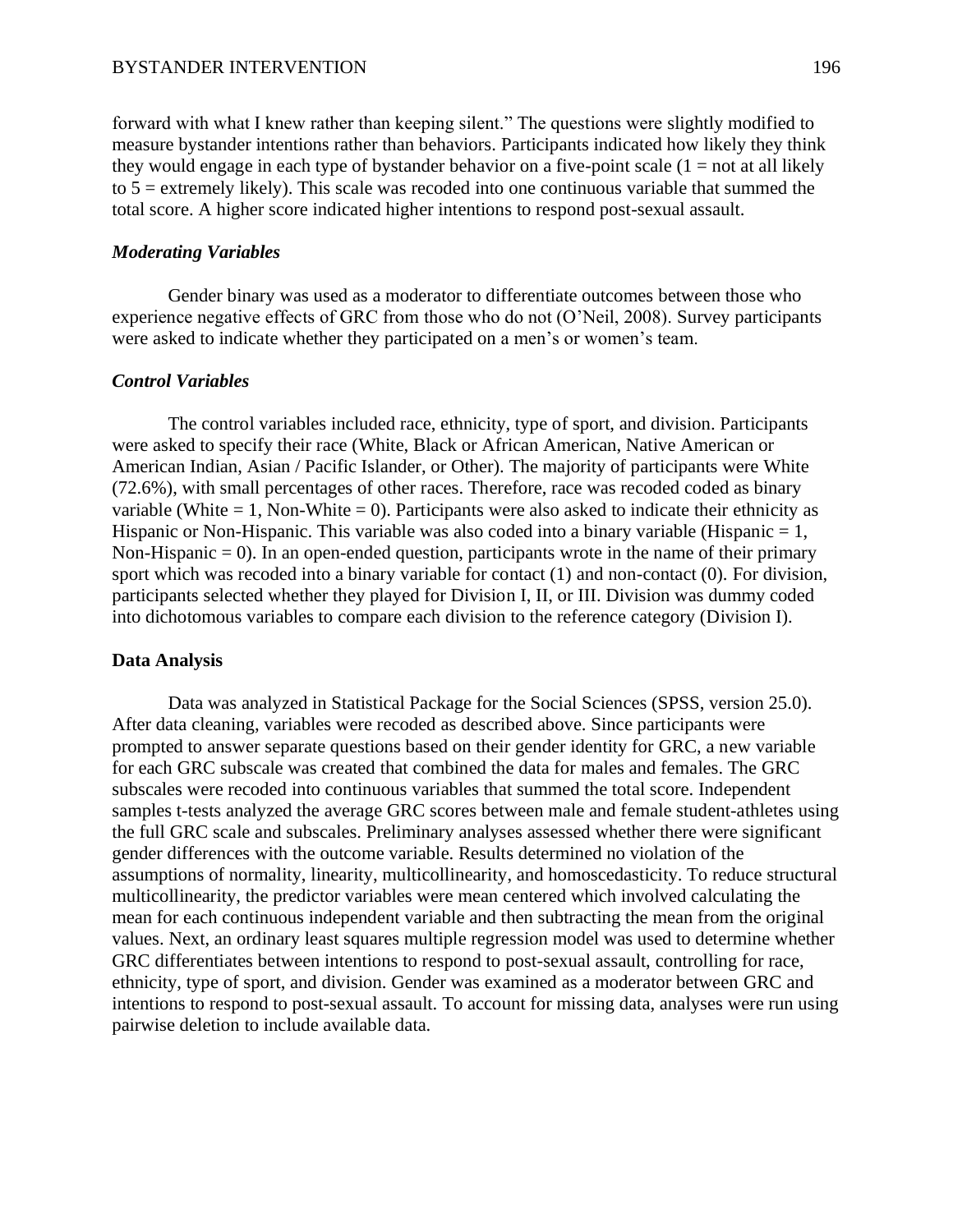## **Results**

## **Independent Samples T-Tests**

Independent samples t-tests were used to determine overall GRC scores as well as GRC subscales between male and female student-athletes (Table 2). For the overall GRC scores, the relationship approached significance between male student-athletes  $(M = 135.86, SD = 29.50)$ and female student-athletes (*M* = 129.48, *SD* = 29.43; *t* (298) = 1.870, *p* = .062). Male studentathletes exhibited higher GRC scores than females. The next set of independent samples t-tests analyzed the subscales for GRC between male and female student-athletes. Restrictive affectionate behavior was the only statistically significant subscale as male student-athletes ( $M =$ 24.28,  $SD = 8.25$ ) had significantly higher scores than female student-athletes ( $M = 19.79$ ,  $SD =$ 8.38;  $t(296) = 4.654$ ,  $p = .001$ ). There were no significant findings for success, power, and competition; restrictive emotionality; or conflicts between work and leisure-family relations.

For success, power, and competition, male student-athletes endorsed higher mean scores  $(M = 55.52, SD = 10.72)$  than female student-athletes  $(M = 53.68, SD = 11.17)$ . Male studentathletes also endorsed higher mean scores for restrictive emotionality ( $M = 33.09$ ,  $SD = 10.91$ ) compared to female student-athletes  $(M = 31.79, SD = 11.11)$ . Meanwhile, female studentathletes endorsed higher mean scores for conflicts between work and leisure-family relations (*M*  $= 24.22$ , *SD* = 6.61) than male student-athletes (*M* = 22.98, *SD* = 6.97).

# Table 2

*Mean Differences Between Gender and Gender Role Conflict Subscales (n = 300)*

|                                          | Males  |       | <b>Females</b> |       |          |          |
|------------------------------------------|--------|-------|----------------|-------|----------|----------|
| Variable                                 | M      | SD    | M              | SD.   |          | D        |
| Gender Role Conflict (Full Scale)        | 135.86 | 29.50 | 129.48         | 29.43 | 1.870    | $.062+$  |
| Success, Power, & Competition            | 55.52  | 10.72 | 53.68          | 11 17 | 1.451    | .148     |
| <b>Restrictive Emotionality</b>          | 33.09  | 10.91 | 31.79          | 11 11 | 1.012    | .312     |
| <b>Restrictive Affectionate Behavior</b> | 24.28  | 8.25  | 19.79          | 8.38  | 4.654    | $.001**$ |
| Work-Leisure Conflict                    | 22.98  | 6.97  | 24.22          | 6.61  | $-1.578$ | .116     |

*Note.*  $M = \text{Mean}$ .  $SD = \text{Standard Deviation}$ .

 $+p < .10, *p < .05, *p < .001$ 

### **Ordinary Least Squares Multiple Regression**

The ordinary least squares multiple regression examined the association between GRC subscales (success, power, and competition; restrictive emotionality, restrictive affectionate behavior, and conflicts between work and leisure-family relations) and intentions to respond post-sexual assault, while controlling for race, ethnicity, type of type of sport, and division. The moderating effect of gender on the outcome variable was also assessed. Preliminary analyses revealed significant differences between gender and intentions to respond post-sexual assault as male student-athletes displayed lower intentions to respond post-sexual assault ( $M = 30.08$ ,  $SD =$ 8.29) than female student-athletes (*M* = 33.00, *SD* = 7.10; *t* (298) = -3.279, *p* = .001).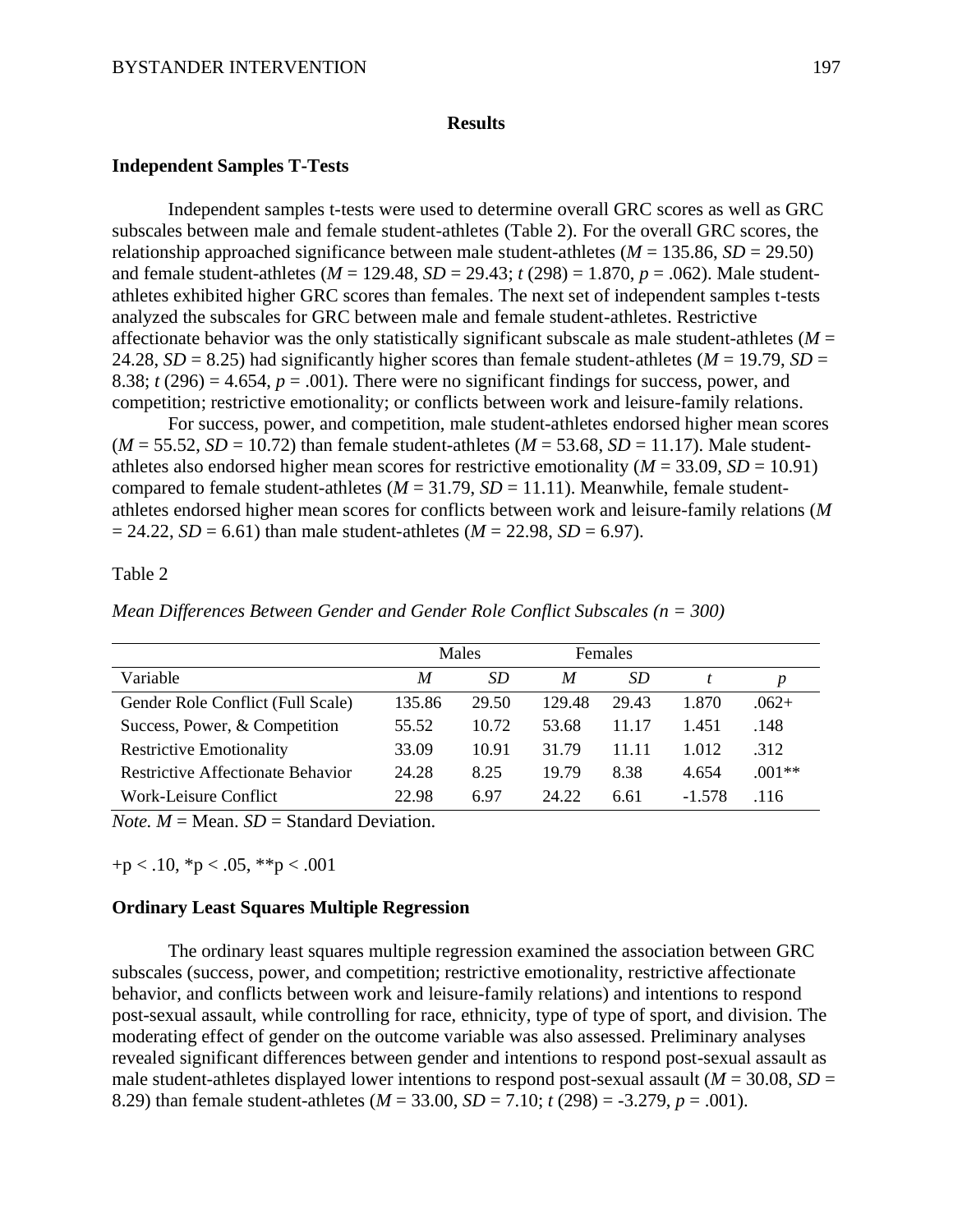The total variance explained by the model as a whole was  $11\%$ ,  $F(14, 282) = 2.49$ ,  $p =$ .002). The main effect of gender was significant with intentions to respond to post-sexual assault  $(B = 2.52, p = .012)$ . Female student-athletes had higher intentions to respond post-sexual assault than male student-athletes.

#### Table 3

*Gender Role Conflict Subscales and Intentions to Respond to Post-Sexual Assault*

| Variable                                                | $\boldsymbol{B}$ | SEB  | $\beta$ | $\boldsymbol{p}$ |
|---------------------------------------------------------|------------------|------|---------|------------------|
| Race (Non-White=0)                                      | .80              | 1.14 | .05     | .482             |
| Ethnicity (Non-Hispanic=0)                              | $-2.69$          | 1.45 | $-.12$  | $.065+$          |
| Type of Sport (Contact=0)                               | $-1.06$          | 1.00 | $-.07$  | .291             |
| Division 2 (Division $1=0$ )                            | $-.70$           | 1.40 | $-.03$  | .617             |
| Division 3 (Division $1=0$ )                            | $-1.89$          | 1.05 | $-.11$  | $.073+$          |
| Gender (Male=0)                                         | 2.52             | 1.00 | .16     | $.012*$          |
| Success, Power, & Competition                           | $-.04$           | .08  | $-.05$  | .612             |
| <b>Restrictive Emotionality</b>                         | .05              | .09  | $-.06$  | .623             |
| <b>Restrictive Affectionate Behavior</b>                | $-.16$           | .11  | $-.17$  | .157             |
| Work-Leisure Conflict                                   | .35              | .13  | .30     | $.006**$         |
| Success, Power, & Competition*Gender                    | .12              | .11  | .13     | .258             |
| Restrictive Emotionality*Gender                         | $-.05$           | .12  | $-.05$  | .700             |
| Restrictive Affectionate Behavior*Gender                | .19              | .14  | .15     | .194             |
| Conflict between Work, Leisure, Family Relations*Gender | $-.48$           | .18  | $-.30$  | $.007**$         |

*Note.* Reference categories are in parentheses

 $+p < .10$ , \*p  $< .05$ , \*\*p  $< .01$ 

Out of the GRC subscales, only conflicts between work and leisure-family relations was statistically significant with intentions to respond post-sexual assault ( $B = .35$ ,  $p = .006$ ). Student-athletes who scored higher on the conflicts between work and leisure-family relations subscale had higher intentions to respond post-sexual assault than those who scored lower on the conflict between work and leisure-family relations subscale. The other GRC subscales were not significant. When moderated by gender, conflicts between work and leisure-family relations  $(B =$ -.48, *p* = .007) was significant with intentions to respond post-sexual assault. Among female student-athletes, but not male student-athletes, higher conflicts between work and leisure-family relations was associated with lower intentions to respond post-sexual assault as a bystander (see Figure 1). The other GRC subscales were not significantly moderated by gender.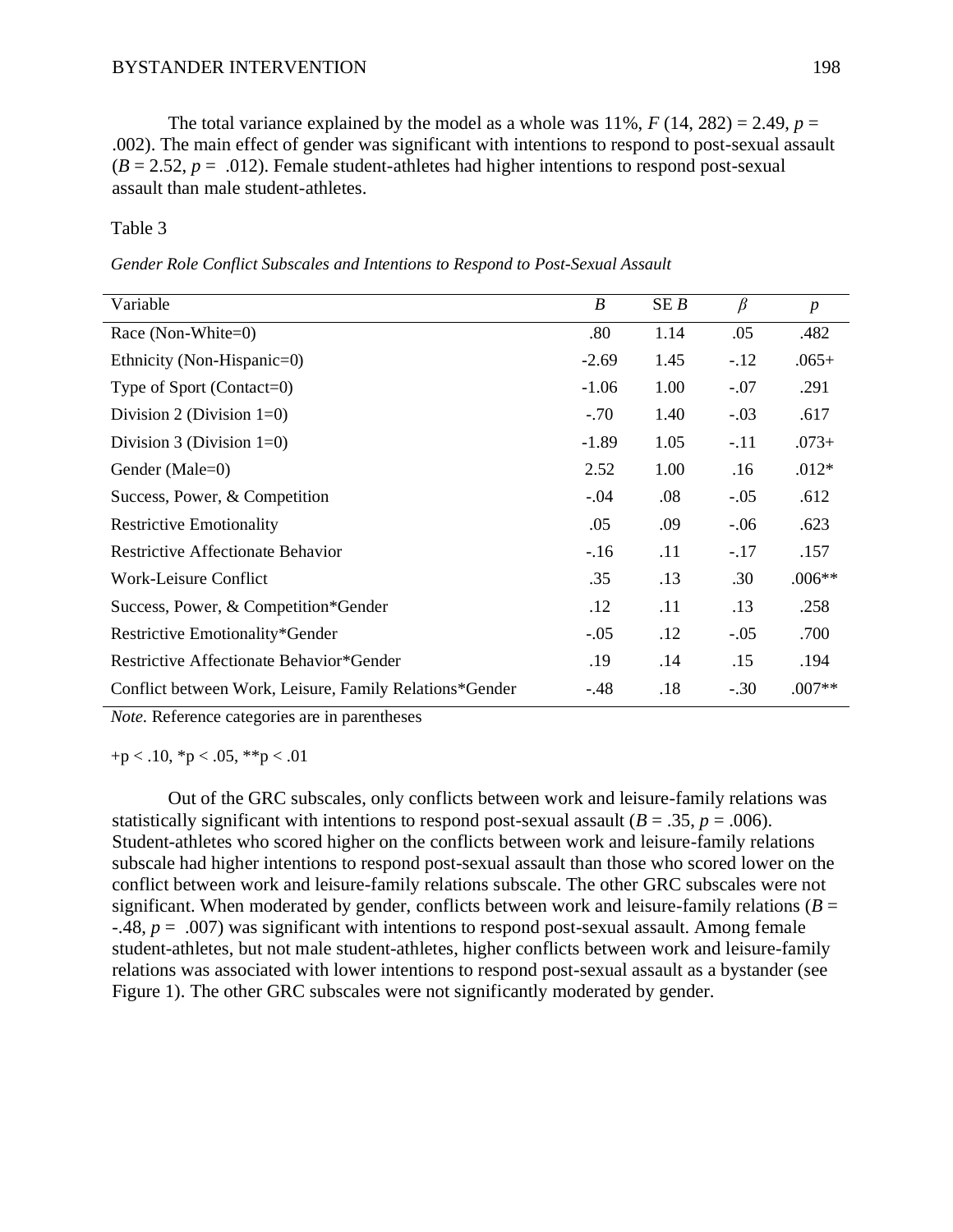## Figure 1



*Moderating Effect of Gender on Conflicts between Work and Leisure-Family Relations* 

## **Discussion**

The aim of this study was to determine the extent to which student-athletes experience GRC and how GRC may be associated with bystander intentions to respond post-sexual assault. This study also sought to explore gender differences between male and female student-athletes bystander intentions to respond post-sexual assault. Results supported the first hypothesis, as male student-athletes experienced higher GRC scores than female student-athletes. These results are consistent with past literature, as male student-athletes are more susceptible to GRC (Ramaeker & Petrie, 2019; Steinfeldt et al., 2009; Steinfeldt et al., 2010). Not surprisingly, males are expected to uphold masculinity more than females as per ascribed gendered norms. While acknowledging that gender role expectations are changing, future research should develop more appropriate ways to measure GRC for female student-athletes that distinguishes male gendered ideals within the context of sport and female gendered expectations in social situations.

In addition, male student-athletes experienced higher restrictive affectionate behavior than female student-athletes. Studies have found that restrictive affectionate behavior subscale has been significantly correlated to homophobia (Kassing et al., 2005; McDermott et al., 2014). According to O'Neil (2008), "Men struggle with intimacy and self-disclosure with women and other men because of their gender role socialization" (p. 391). These homophobic attitudes permeate the sports culture to maintain hegemonic masculinity (Anderson, 2002). Homosexuality is commonly used as a label for athletes who are deemed weak or cowardly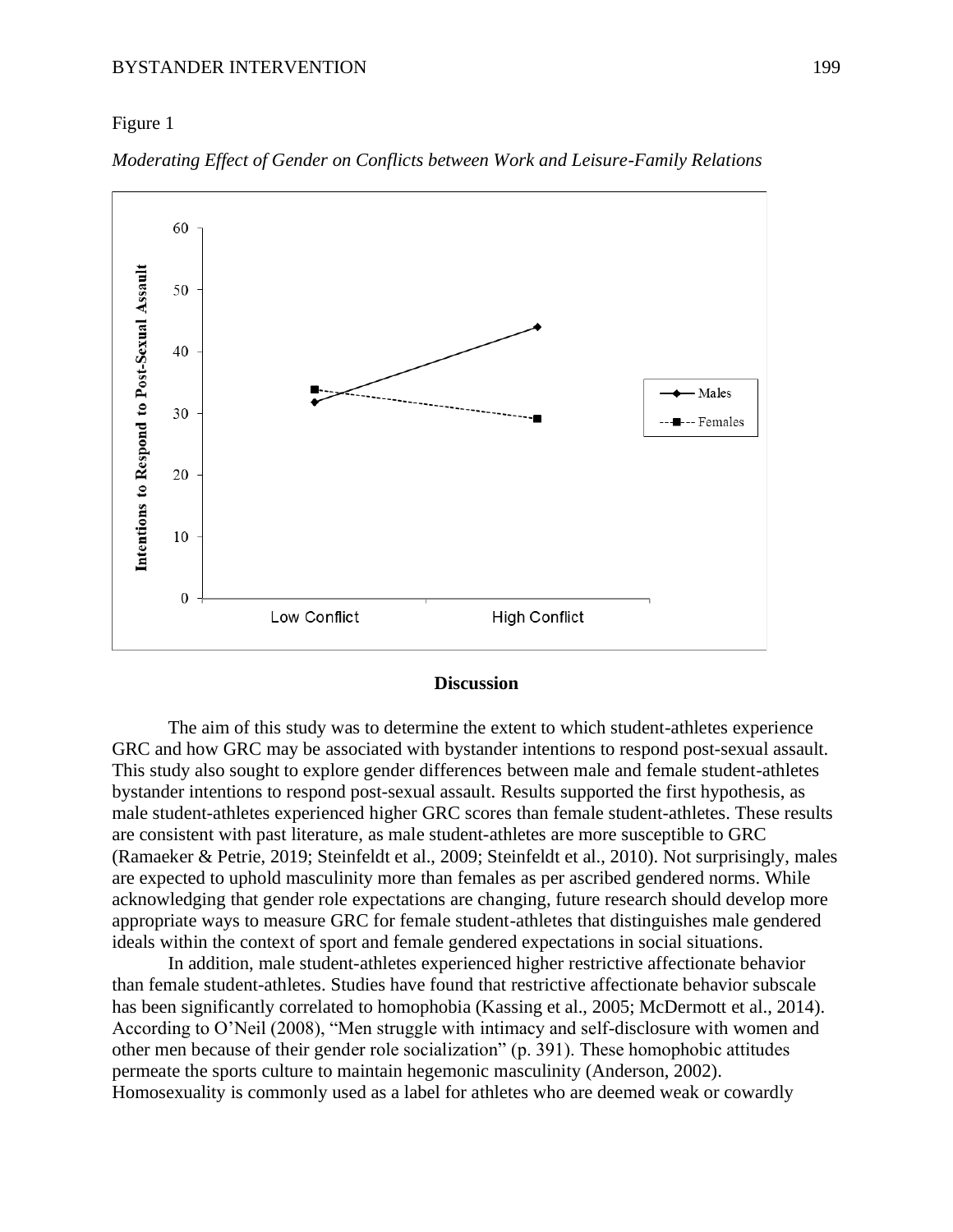(Ferez, 2012), which could lead to social marginalization among male student-athletes (Pascoe, 2007). Thus, male student-athletes may have difficulty showing affection with their peers in fear of any negative connotations. Although there were no significant differences between gender and the other GRC subscales, these findings suggest that student-athletes as a whole have been socialized into the sports culture where they must prioritize winning, balance multiple demands (Jayakumar & Comeaux, 2016), and practice mental toughness (Caddick & Ryall, 2012).

Contrary to the second hypothesis, student-athlete intentions to respond post-sexual assault increased as conflicts between work and leisure-family relations increased. These findings suggest that student-athletes may be proactive bystanders post-sexual assault despite conflicts between work and leisure-family relations. Participating in athletics has been found to be more beneficial than harmful to student-athletes, as student-athletes learn important time management and organizational skills that allow them how to be more responsible, more productive, and more engaged in school activities (Rothschild-Checroune et al., 2012). Thus, student-athletes may be better prepared to handle difficult situations and feel a greater sense of responsibility to support peer survivors of sexual assault on their campus. Literature on bystander intervention shows that college students have a greater willingness to intervene if they feel a greater sense of responsibility (Burn, 2009; Latane & Darley, 1970; Yule & Grych, 2017). Researchers should continue to investigate how to instill a greater sense of responsibility to increase student-athlete bystander intentions to respond post-sexual assault.

Regression analyses revealed that female student-athletes had higher intentions to respond post-sexual assault than male student-athletes. Mounting evidence supports a greater willingness to intervene by female student-athletes compared to male student-athletes (McGovern & Murray 2016; McMahon 2015; Moynihan & Banyard, 2008). These findings mirror the overall gender differences among the general student population, as females are more likely to intervene in situations involving sexual assault than males (Burn, 2009). These gender differences may be attributed to greater rape myth acceptances by college-aged men (McDaniel & Rodriguez, 2017). Rape myth acceptances are widely held attitudes and beliefs that perpetuate male violence against women and have been found to be higher among student-athletes compared to other college students (Navarro & Tewksbury, 2017; Young et al., 2016).

The results of the moderated effects of gender between GRC and intentions to respond post-sexual assault were supported in Hypothesis 3 only for conflicts between work and leisurefamily relations subscale. These findings reflect the overall institutionalization of sport as a masculine domain which influences masculine traits regardless of gender (Chalabaev et al., 2012). However, higher conflicts between work and leisure-family relations was associated with lower intentions to respond to post-sexual assault for females but not for males. Findings suggest that there may be greater pressures for female student-athletes to succeed within the masculine sports culture, which may further prevent them from intervening as a bystander to sexual assault. Female student-athletes perceive more role conflict between academic and athletic expectations than male student-athletes (Lance, 2004). Furthermore, female student-athletes exhibit greater GRC if they have a lower ability to cope with and endure negative emotions (Daltry, 2013). Due to collective beliefs in the sports culture that sexual assault happens to weaker women who put themselves in precarious situations (McMahon, 2009), it may be perceived as an additional burden for female student-athletes to get involved as an active bystander. Future studies should delve into these complexities perceived by female-student athletes that hinder their bystander intentions to respond post-sexual assault.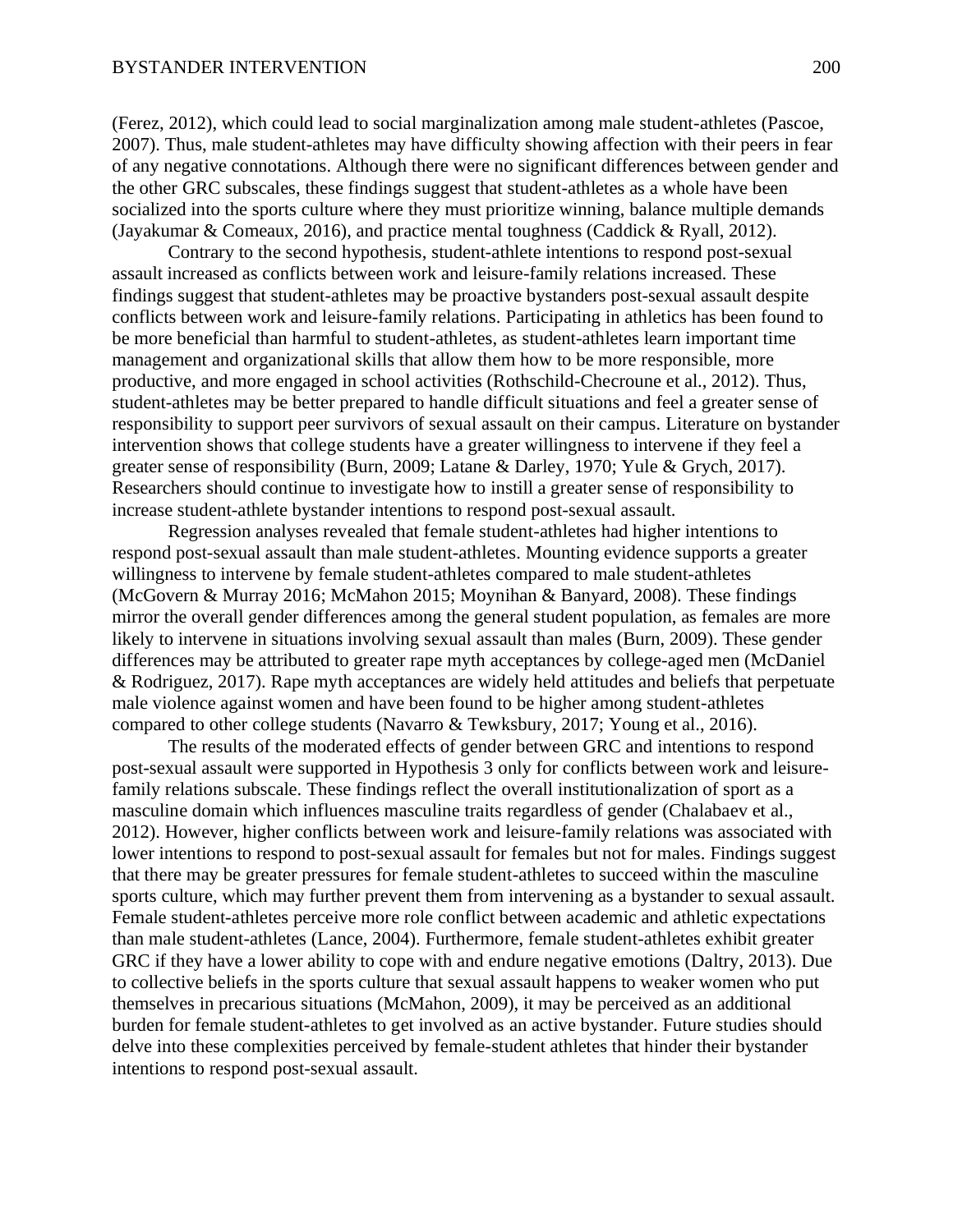#### **Implications**

This study has important implications for the field of social work. Findings confirm that student-athletes are indeed a vulnerable population at-risk of GRC. High rates of GRC have been linked to maladaptive behaviors (i.e. violence and abuse), mental illness (i.e. depression and anxiety), and lower help-seeking (O'Neil, 2015). Social workers can strive to better address the health and wellness of student-athletes struggling with GRC. Using a more holistic perspective, social workers can address some of the attitudes that may lead to problematic behaviors. More specifically, social workers can encourage positive identify development, including healthy masculinity and healthy sexuality. Encouraging healthy masculinity is imperative to move away from attitudes and behaviors that reflect GRC (O'Neil, 2008). Social workers can facilitate conversations to reduce the stigma of homosexuality and encourage help seeking. Furthermore, social workers can teach effective coping strategies and time management skills for studentathletes. Since time management has been recognized as an important tool for academic and athletic success (Rothschild-Checroune et al., 2012), student-athletes can be encouraged to utilize these skills to better manage their stress and effectively communicate their needs (Gomez et al., 2018). This is especially important for females who may be experiencing higher conflicts between work and leisure-family relations, as female student-athletes may experience greater pressure to succeed in a male-dominated environment. Therefore, this research establishes the need for increased services and resources in athletics to support student-athlete wellness and normalize help-seeking behaviors, which has often been stigmatized among student-athletes (Moore, 2017; Ramaeker & Petrie, 2019).

By identifying specific barriers to respond post-sexual assault in intercollegiate athletics, such as GRC, social workers could create customized prevention programs for the studentathlete population. Designing more relatable training curricula for student-athletes will promote a more conducive learning environment to learn prosocial bystander behaviors. By creating safe spaces for intimate dialogue, student-athletes can practice how they would intervene as an active bystander and respond to incidents of sexual assault involving their peers. In addition, curriculum on bystander intervention tailored to student-athletes could adopt a more culturally relevant model for diverse populations, which has shown positive increases in attitudes toward bystander intentions (Lawson et al., 2012).

Taken together, social workers can advise athletics departments as they implement policies and best practices for mental health and sexual assault prevention. The NCAA formed the Mental Health Task Force in 2013 and published the *Inter-Association Consensus Document: Best Practices for Understanding and Supporting Student-Athlete Mental Wellness to promote the health and well-being of student-athletes* (NCAA Sport Science Institute, 2016). According to this document, athletic departments should seek licensed counselors to provide mental health services, develop policies and procedures in the event that a student-athlete experiences a mental health challenge, develop and apply mental health screening tools and referral plans prior to student-athlete's participation in athletics, and promote a culture in the athletics department that encourages mental well-being and resilience (NCAA Sport Science Institute, 2016). Social workers can assist athletic departments through the process of assessing and connecting studentathletes to mental health services. Due to their knowledge in clinical practice, social workers would be a valuable resource to shape institutional policies and practices to address crises and improve internal supports.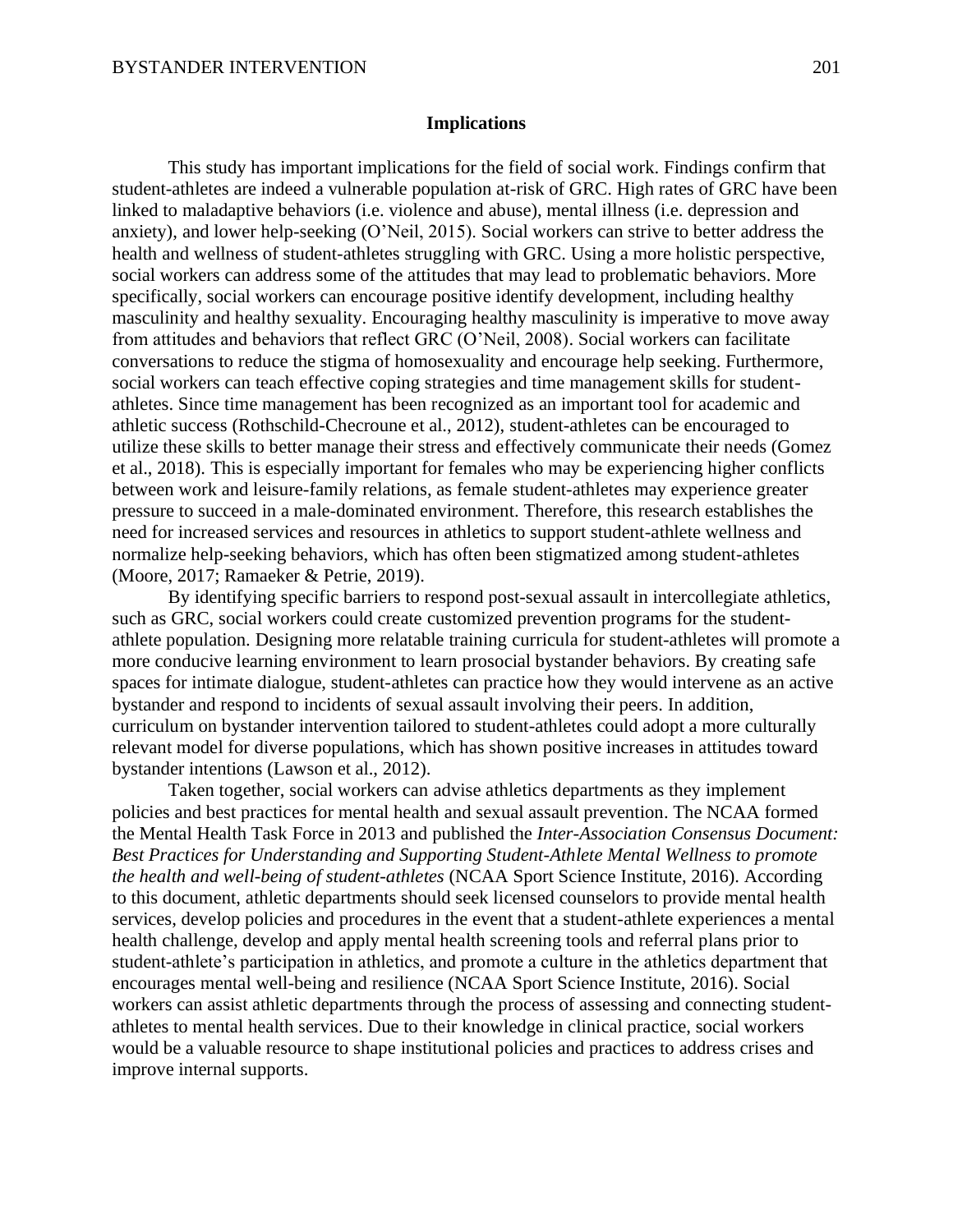Similarly, social workers can help athletic departments maintain compliance with policies around sexual assault and prevention. The three main principles of the NCAA Policy to Combat Campus Sexual Violence (2020) stipulate that athletic departments should be aware of institutional policies and processes to address sexual assault; refer to the latest *Sexual Violence Prevention Toolkit* (2019) to provide ongoing sexual assault prevention education for studentathletes, coaches, and athletic administrators; and actively participate in campus activities organized to combat sexual and interpersonal violence. Social workers can support NCAA member institutions as they annually attest their compliance that they are actively engaging in steps to respond to, address, and prevent sexual violence in their respective programs. Social workers can also enforce Title IX (1972) regulations, which prohibits sex discrimination at institutions receiving federal financial assistance, when responding to allegations of sexual assault involving student-athletes. Additionally, social workers can offer insight on how to improve protocols that better protect student-athletes if an incident occurs and encourage policy reform to expand services. For the reasons listed above, social workers play an instrumental role in supporting and shaping policies that prioritize the health and wellness of student-athletes.

#### **Limitations**

There were several limitations in this study. First, this study only assessed a small number of bystander situations by measuring intentions to respond to post-sexual assault. Other studies should investigate a wider range of bystander opportunities–including attitudes and behaviors–for student-athletes before, during, an after a sexual assault occurs. The survey also did not allow for more inclusive gender identities (e.g. nonbinary, trans individuals). Moreover, many participants did not fully complete the web-based survey, which may be due to participant fatigue. It is possible that participants felt uncomfortable answering some of the sensitive questions around their emotions or sexual assault. To address dropout rates, it may be useful to distribute a paper survey during regularly scheduled meetings versus a web-based survey. Researchers should consider employing random sampling for similar studies moving forward. Finally, cross-sectional studies do not allow for causal inference and results cannot infer that GRC directly impacts intentions to respond to post-sexual assault. Future studies need to better assess predictability of GRC on responding to sexual assault and strengthen the research design to increase generalizability to the student-athlete population.

# **Conclusion**

The results of this study shed light on both GRC and bystander intentions among the student-athlete population. This research is the first to explicitly measure gender differences in GRC between male and female student-athletes, revealing that males experience greater GRC than females. Furthermore, these results highlight GRC as a potential barrier to respond postsexual assault as an active bystander, particularly for females who experience conflicts with work and leisure-family relations. Social workers are well-positioned to build context-specific support and sexual assault prevention for student-athletes.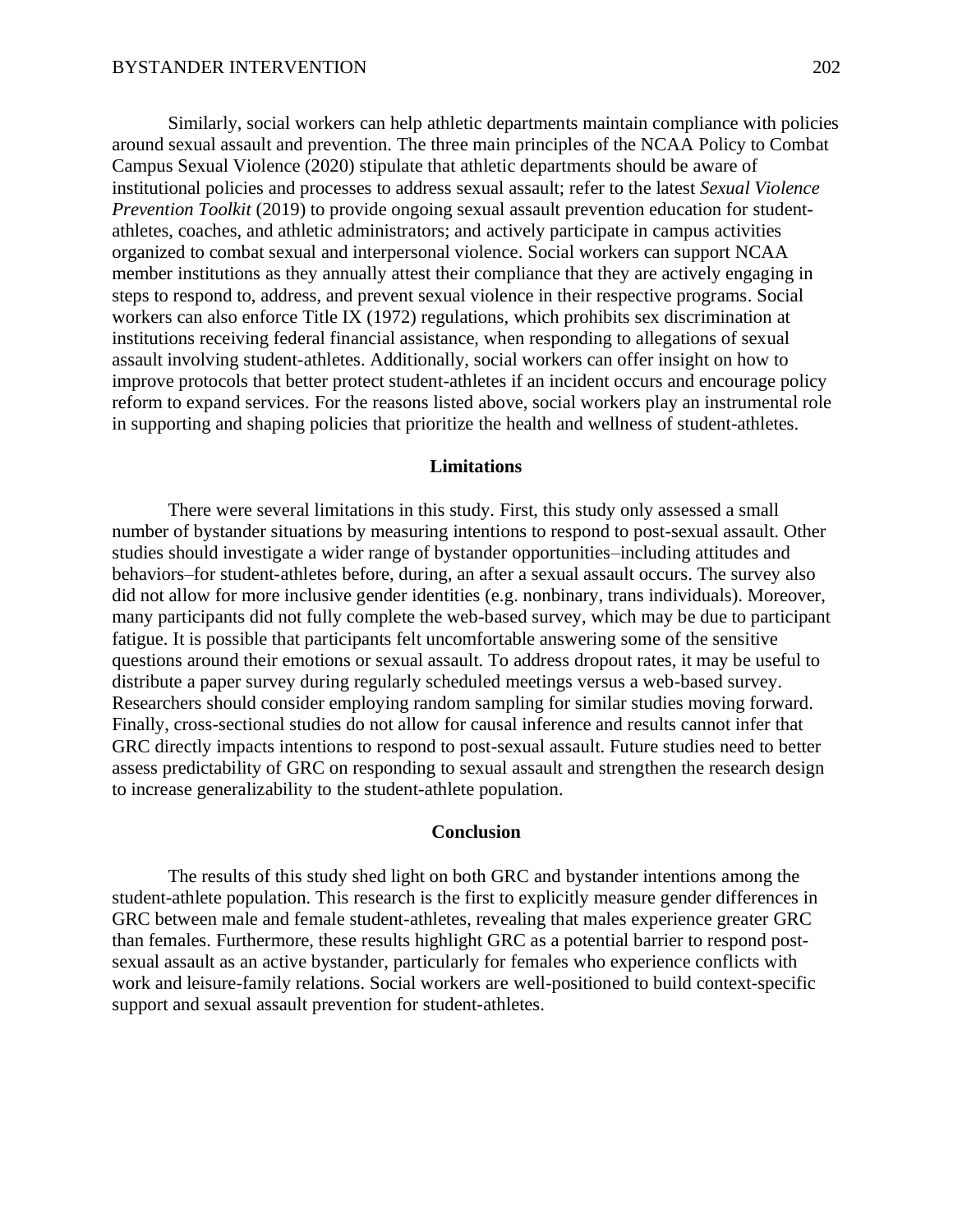## **References**

- Allison, M. T. (1991). Role conflict and the female athlete: Pre-occupations with little grounding. *Journal of Applied Sport Psychology, 3*,49–60.
- Anderson, E. (2002). Openly gay athletes: Contesting hegemonic masculinity in a homophobic environment. *Gender and Society,16*(6), 860-877.
- Banyard, V.L., Moynihan, M.M, & Plante, E.G. (2007). Sexual violence prevention through bystander education: An experimental evaluation. *Journal of Community Psychology, 35,* 463–481.
- Banyard, V.L., Moynihan, M.M., Cares, A.C., & Warner, R. (2014). How do we know if it works? Measuring outcomes in bystander-focused abuse prevention on campus. *Psychology of Violence, 4*(1), 101-115.
- Banyard, V., Plante, E., Cohn, E., Moorhead, C., Ward, S., & Walsh, W. (2005). Revisiting unwanted sexual experiences on campus: A 12-year follow-up. *Violence Against Women, 11*(4), 426-446.
- Banyard, V.L., Plante, E.G., & Moynihan, M.M. (2004). Bystander education: Bringing a broader community perspective to sexual violence prevention. *Journal of Community Psychology, 32,* 61–79.
- Banyard, V., Moynihan, M., Walsh, W., Cohn, E., & Ward, S. (2010). Friends of survivors. *Journal of Interpersonal Violence, 25*(2), 242-256.
- Bennett, S., Banyard, V., & Garnhart, L. (2014). To act or not to act, that is the question? Barriers and facilitators of bystander intervention. *Journal of Interpersonal Violence, 29*(3), 476-496.
- Borthick, M.J., Knox, P.L., Taylor, J.R., & Dietrich, M.S. (August, 1997). Gender role conflict and suicide probability: Age 18-24 years. Paper presented at the American Psychological Association, Chicago, IL.
- Burn, S. (2009). A situational model of sexual assault prevention through bystander intervention. *Sex Roles, 60*(11), 779-792.
- Burns, V., Eaton, A., Long, H., & Zapp, D. (2019). Exploring the role of race and gender on perceived bystander ability and intent: Findings before and after exposure to an online training program to prevent sexual assault on campus. *Violence Against Women, 25*(8), 999-1017.
- Caddick, N. & Ryall, E. (2012). The Social Construction of 'Mental Toughness' a Fascistoid Ideology?, *Journal of the Philosophy of Sport, 39*(1), 137-154.
- Cantor, D., Fisher, B., Chibnall, S., Townsend, R., Lee, H., Bruce, C., & Thomas, G. (2017). *Report on the AAU campus climate survey on sexual assault and sexual misconduct.* Rockville, MD: The Association of American Universities.
- Chalabaev, A., Sarrazin, P., Fontayne, P., Boiché, J., & Clément-Guillotin, C. (2013). The influence of sex stereotypes and gender roles on participation and performance in sport and exercise: Review and future directions. *Psychology of Sport & Exercise, 14*(2), 136- 144.
- Clopton, A.W. (2010). The impact of intercollegiate athletic participation upon sense of community across multiple levels of competition. *International Journal of Sport Management, 12,* 440–456.
- Clopton, A.W. (2012). Social capital, gender, and the student athlete. *Group Dynamics: Theory, Research, and Practice, 16*(4), 272-288.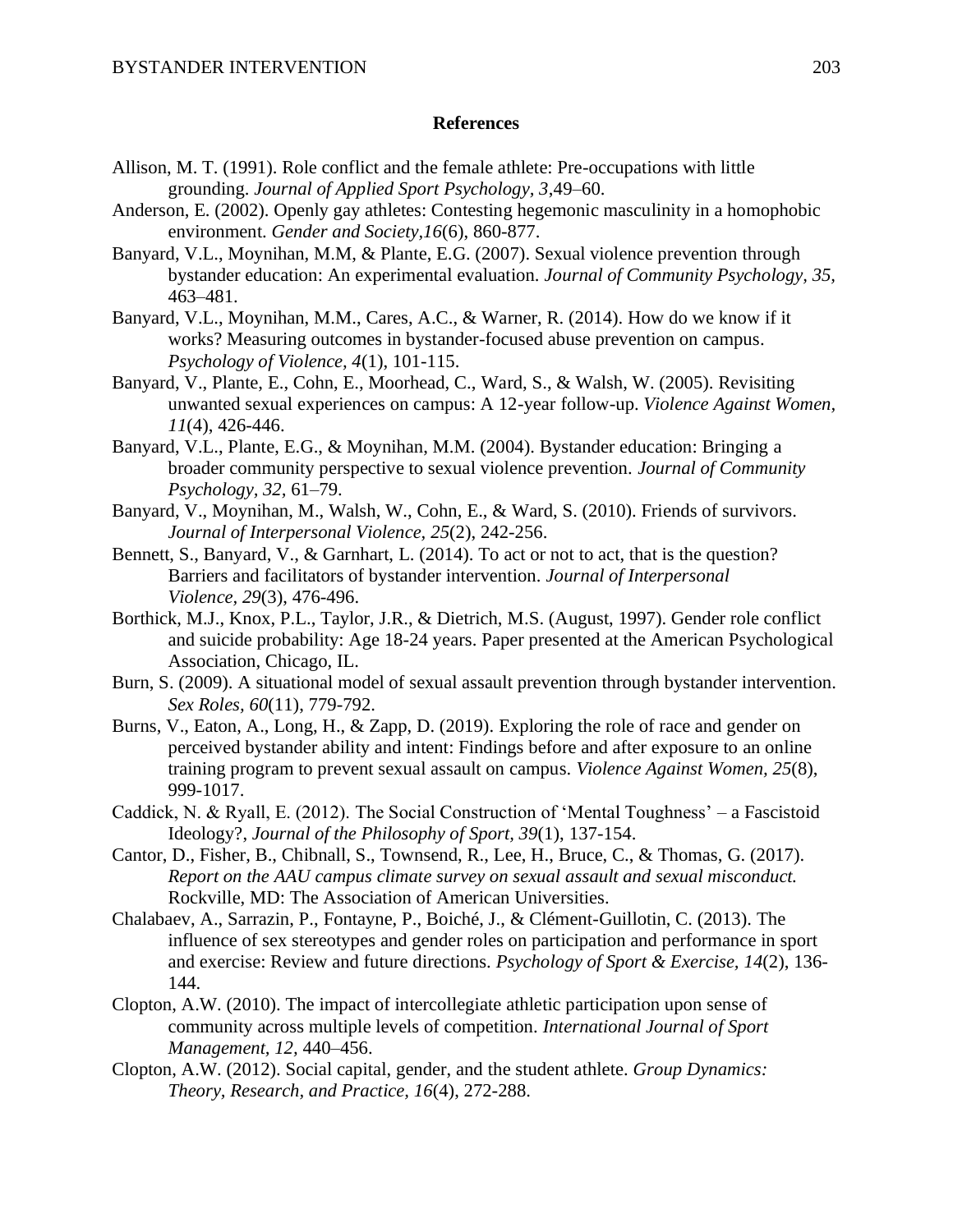- Corboz, J., Flood, M., & Dyson, S. (2016). Challenges of bystander intervention in maledominated professional sport: Lessons from the Australian Football League. *Violence Against Women, 22*(3), 324-343.
- Crosset, T. W., Benedict, J. R., & McDonald, M. A. (1995). Male student athletes reported for sexual assault: A survey of campus police departments and judicial affairs offices. *Journal of Sport and Social Issues, 19,* 126–140.
- Daltry, R. (2013). The impact of gender role conflict on the quality of life in female athletes. *The International Journal of Sport and Society, 3*(2), 49-65.
- Desertrain, G.S., & Weiss, M.R. (1988). Being female and athletic: A cause for conflict? *Sex Roles, 18*(9/10), 567-582.
- Dworkin, E., Brill, C., & Ullman, S. (2019). Social reactions to disclosure of interpersonal violence and psychopathology: A systematic review and meta-analysis. *Clinical Psychology Review, 72*, 101750.
- Dworkin, E., Pittenger, S., & Allen, N. (2016). Disclosing sexual assault within social networks: A mixed‐method investigation. *American Journal of Community Psychology, 57*(1-2), 216-228.
- Exner-Cortens, D. & Cummings, N. (2017). Bystander-based sexual violence prevention with college athletes: A pilot randomized trial. *Journal of Interpersonal Violence,* 1-24.
- Fallon, M.A., & Jome, L.M. (2007). An exploration of gender-role conflict expectations and conflict among women rugby players. *Psychological of Women Quarterly, 31,* 311-321.
- Ferez, S. (2012). From women's exclusion to gender institution: A brief history of the sexual categorization process within sport. *The International Journal of the History of Sport, 29*(2), 272-285.
- Fisher, B., Turner, Michael G, Cullen, Francis T, & National Institute of Justice. (2000). *The sexual victimization of college women*. U.S. Dept. of Justice, Office of Justice Programs, National Institute of Justice.
- Foubert, J., Langhinrichsen‐Rohling, J., Brasfield, H., & Hill, B. (2010). Effects of a rape awareness program on college women: Increasing bystander efficacy and willingness to intervene. *Journal of Community Psychology, 38*(7), 813-827.
- Gomez, J., Bradley, J., & Conway, P. (2018). The challenges of a high-performance student athlete. *Irish Educational Studies, 37*(3), 329-349.
- Harrison, C. K., Stone, J., Shapiro, J., Yee, S., Boyd, J. A., & Rullan, V. (2009). The role of gender identities and stereotype salience with the academic performance of male and female college athletes. Journal of Sport & Social Issues, 33(1), 78–96
- Jayakumar, U.M., & Comeaux, E. (2016). The cultural cover-up of college athletics: How organizational culture perpetuates an unrealistic and idealized balancing act. *The Journal of Higher Education, 87*(4), 488-515.
- Jaime, M., McCauley, H., Tancredi, D., Nettiksimmons, J., Decker, M., Silverman, J., . . . Miller, E. (2015). Athletic coaches as violence prevention advocates. *Journal of Interpersonal Violence, 30*(7), 1090-1111.
- Kassing, L. R., Beesley, D., & Frey, L. I. (2005). Gender role conflict, homophobia, age, and education as predictors of male rape myth acceptance. *Journal of Mental Health Counseling, 27,* 311-328.
- Krebs, C., Lindquist, C., Berzofsky, M., Shook-Sa, B., Peterson, K., Planty, M., ... & Stroop, J. (2016). *Campus climate survey validation study: Final technical report*. Bureau of Justice Statistics Research and Development Series.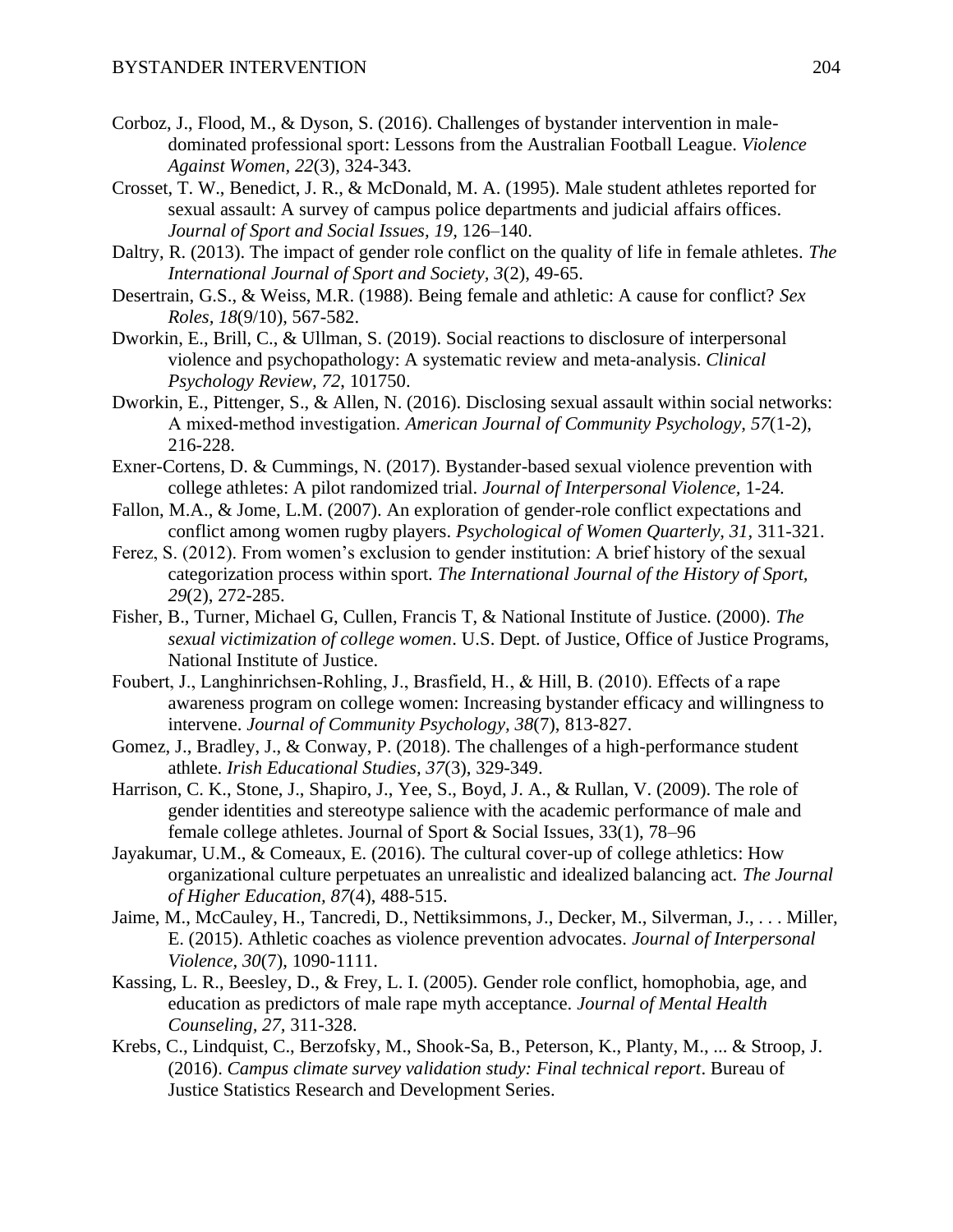- Lance, L.M. (2004). Gender differences in perceived role conflict among university student-athletes. *College Student Journal, 38*(2), 179.
- Latane, B., & Darley, J. M. (1970). The unresponsive bystander: Why doesn't he help. New York: Appleton-Century-Crofts.
- Lawson, S., Munoz-Rojas, D., Gutman, L., & Siman, M. (2012). Changing attitudes and perceptions of Hispanic men ages 18 to 25 about rape and rape prevention. *Issues in Mental Health Nursing, 33*(12), 864-870.
- McCauley, H., Tancredi, D., Silverman, J., Decker, M., Austin, S., Mccormick, M., . . . Miller, E. (2013). Gender-equitable attitudes, bystander behavior, and recent abuse perpetration against heterosexual dating partners of male high school athletes. *American Journal of Public Health, 103*(10), 1882-1887.
- McDermott, R., Schwartz, J., Lindley, L., & Proietti, J. (2014). Exploring men's homophobia: Associations with religious fundamentalism and gender role conflict domains. *Psychology of Men & Masculinity, 15*(2), 191-200.
- McDaniel, M., & Rodriguez, D. (2017). Undergraduate men's self-reports of sexual assault and perceptions of college campus acquaintance rape. *Journal of Interpersonal Violence,* 1-19
- McGovern, J. & Murray, P. (2016). *Consent communication: What does it mean for student athletes?* https://www.ncaa.org/sites/default/files/McNeil\_Conent%20Communication.pdf
- McMahon, S. (2007). Understanding community specific rape myths: Exploring student athlete culture. *Journal of Women and Social Work, 22*(4): 357-370.
- McMahon, S. (2015). Participation in high school sports and bystander intentions, efficacy to intervene, and rape myth beliefs. *Journal of Interpersonal Violence* 30 (17), 2980–2998.
- McMahon, S. & Banyard, V. (2012). When can I help? A conceptual framework for preventing violence through bystander intervention. *Trauma, Violence & Abuse., 13*, 3-14.
- McMahon, S., & Farmer, G. (2009). The bystander approach: Strengths-based sexual assault prevention with at-risk groups. *Journal of Human Behavior in the Social Environment, 19*(8), 1042-1065.
- McMahon, S., Postmus, J., & Koenick, R.A. (2011). Conceptualizing the engaging bystander approach to sexual violence prevention on college campuses. *Journal of College Student Development, 52(*1), 115-130.
- Miller, J.S., & Levy, G.D. (1996). Gender role conflict, gender-typed characteristics, selfconcepts, and sport socialization in female athletes and nonathletes. *Sex Roles, 35*(1/2), 111-122.
- Milner, A.N., & Baker, E.H. (2017). Athletic participation and intimate partner violence victimization: Investigating sport involvement, self-esteem, and abuse patterns for women and men. *Journal of Interpersonal Violence, 32(*2), 268-289.
- Moynihan, M., & Banyard, V. (2008). Community responsibility for preventing sexual violence: A pilot study with campus greeks and intercollegiate athletes. *Journal of Prevention & Intervention in the Community, 36*(1-2), 23-38.
- Moynihan, M.M., Banyard, V., Arnold, J.S., Eckstein, R.P., & Stapleton, J.G. (2010). Engaging intercollegiate athletes in preventing and intervening in sexual and intimate partner violence. *Journal of American College Health, 59*(3), 197-204.
- Moore, M. (2017). Stepping outside of their comfort zone: Perceptions of seeking behavioral health services amongst college athletes. *Journal of Issues in Intercollegiate Athletics, Special Issue*, 130-144.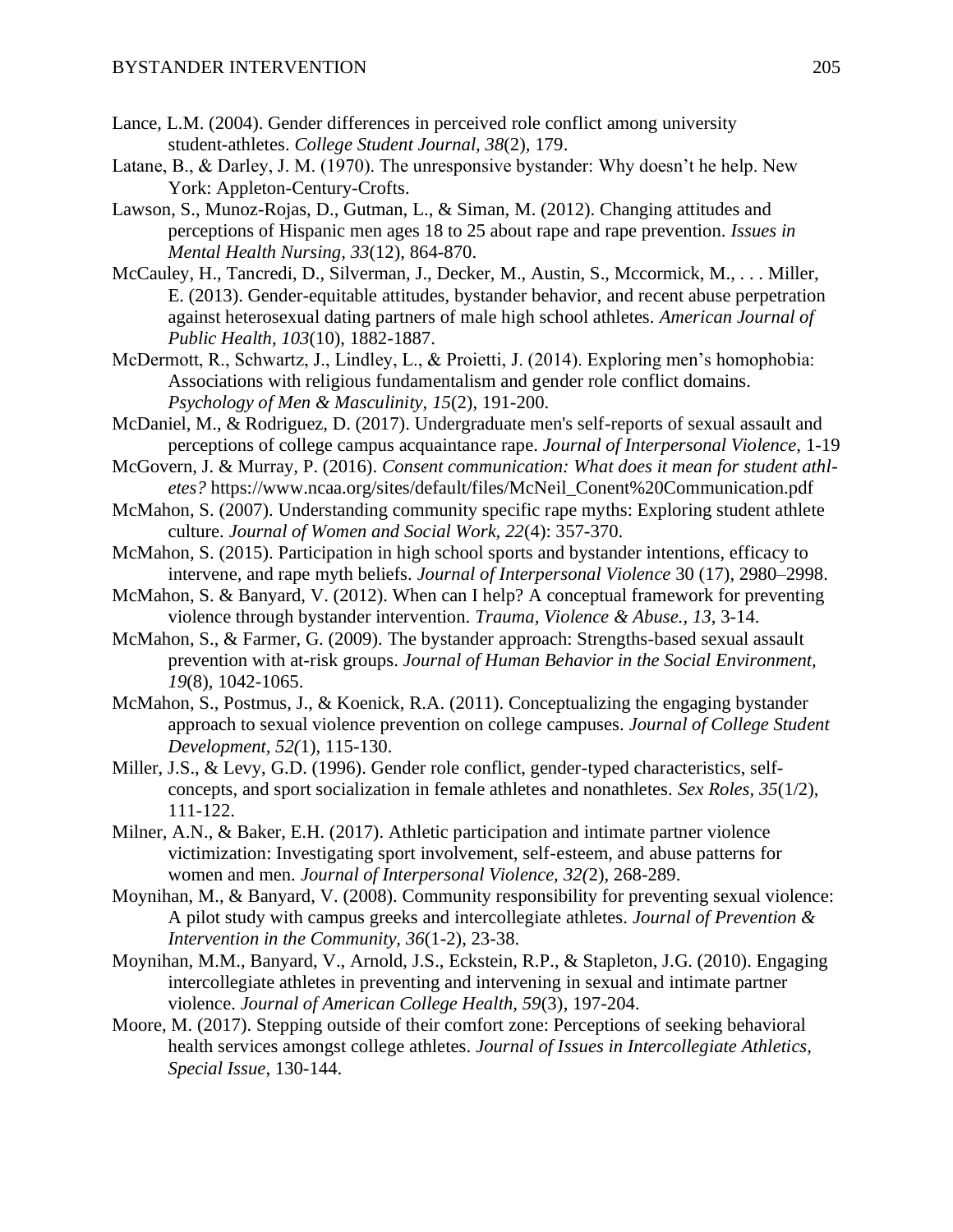- National Collegiate Athletic Association [NCAA] Board of Governors. (2020). Policy on campus sexual violence. http://ncaaorg.s3.amazonaws.com/ssi/violence/NCAA\_ \_CampusSexualViolencePolicy.pdf
- National Collegiate Athletic Association [NCAA] Sport Science Institute. (2016). *Interassociation consensus document: Best practices for understanding and supporting student-athlete mental wellness.* https://ncaaorg.s3.amazonaws.com/ssi/mental/ SSI\_MentalHealthBestPractices.pdf
- National Collegiate Athletic Association [NCAA]. (2019). *Sexual Violence Prevention Toolkit: An Athletics Toolkit for a Healthy and Safe Culture, Second Edition.* https:// ncaaorg.s3.amazonaws.com/ssi/violence/SSI\_SexualViolencePreventionToolkit.pdf
- Navarro, J., & Tewksbury, R. (2017). National comparisons of rape myth acceptance predictors between nonathletes and athletes from multi-institutional settings. *Sexual Abuse : A Journal of Research and Treatment,* 1-17.
- O'Neil, J. (2008). Summarizing 25 years of research on men's gender role conflict using the gender role conflict scale: New research paradigms and clinical implications. *The Counseling Psychologist, 36*(3), 358-445.
- O'Neil, J. M. (2015). *Men's gender role conflict: Psychological costs, consequences, and an agenda for change.* Washington, DC: American Psychological Association.
- O'Neil, J.M., Helms, B.J., Gable, R.K., David, L., & Wrightsman, L.S. (1986). Gender-role conflict scale: College men's fear of femininity. *Sex Roles, 14,* 335- 350.
- Pascoe, C. (2007). *Dude, you're a fag:Masculinity and sexuality in high school*. Berkeley: University of California Press.
- Ramaeker, J., & Petrie, T. (2019). "Man Up!": Exploring intersections of sport participation, masculinity, psychological distress, and help-seeking attitudes and intentions. *Psychology of Men & Masculinities, 20*(4), 515-527.
- Rothschild-Checroune, E., Gravelle, F., Dawson, D., & Karlis, G. (2012). Balancing academic and athletic time management : A qualitative exploration of first year student athletes' university football experiences. *Loisir Et Société / Society and Leisure, 35*(2), 243-261.
- Sinozich, S., & Langton, L. (2014). *Rape and sexual assault victimization among college females*, *1995–2013.* Washington, DC: US Dept. of Justice. http://www.bjs.gov/content/pub/pdf/rsavcaf9513.pdf
- Sønderlund, A., O'Brien, K., Kremer, P., Rowland, B., De Groot, F., Staiger, P., Zinkiewicz, L. & Miller, P. (2014). The association between sports participation, alcohol use and aggression and violence: A systematic review. *Journal of Science and Medicine in Sport, 17*(1), 2-7.
- Steinfeldt, J.A., England, B., Steinfeldt, M.C., Speight, Q.L. (2009). Gender role conflict and stigma toward help-seeking among college football players. *Psychology of Men & Masculinity, 10*(4). 261-272.
- Steinfeldt, Jesse A, & Steinfeldt, M. Clint. (2010). Gender role conflict, athletic identity, and help-seeking among high school football players. *Journal of Applied Sport Psychology, 22*(3), 262-273.
- Title IX, Education Amendments of 1972, Title 20 U.S.C. Sections 1681-1688. (1972).
- Weitzman, A., Cowan, S., & Walsh, K. (2017). Bystander interventions on behalf of sexual assault and intimate partner violence victims. *Journal of Interpersonal Violence, 35(7-8).*
- Wiersma-Mosley, J.D. & Jozkowski, K.N. (2019). A brief report of sexual violence among universities with NCAA division I athletic programs. *Behavioral Sciences, 9*(2), 17.